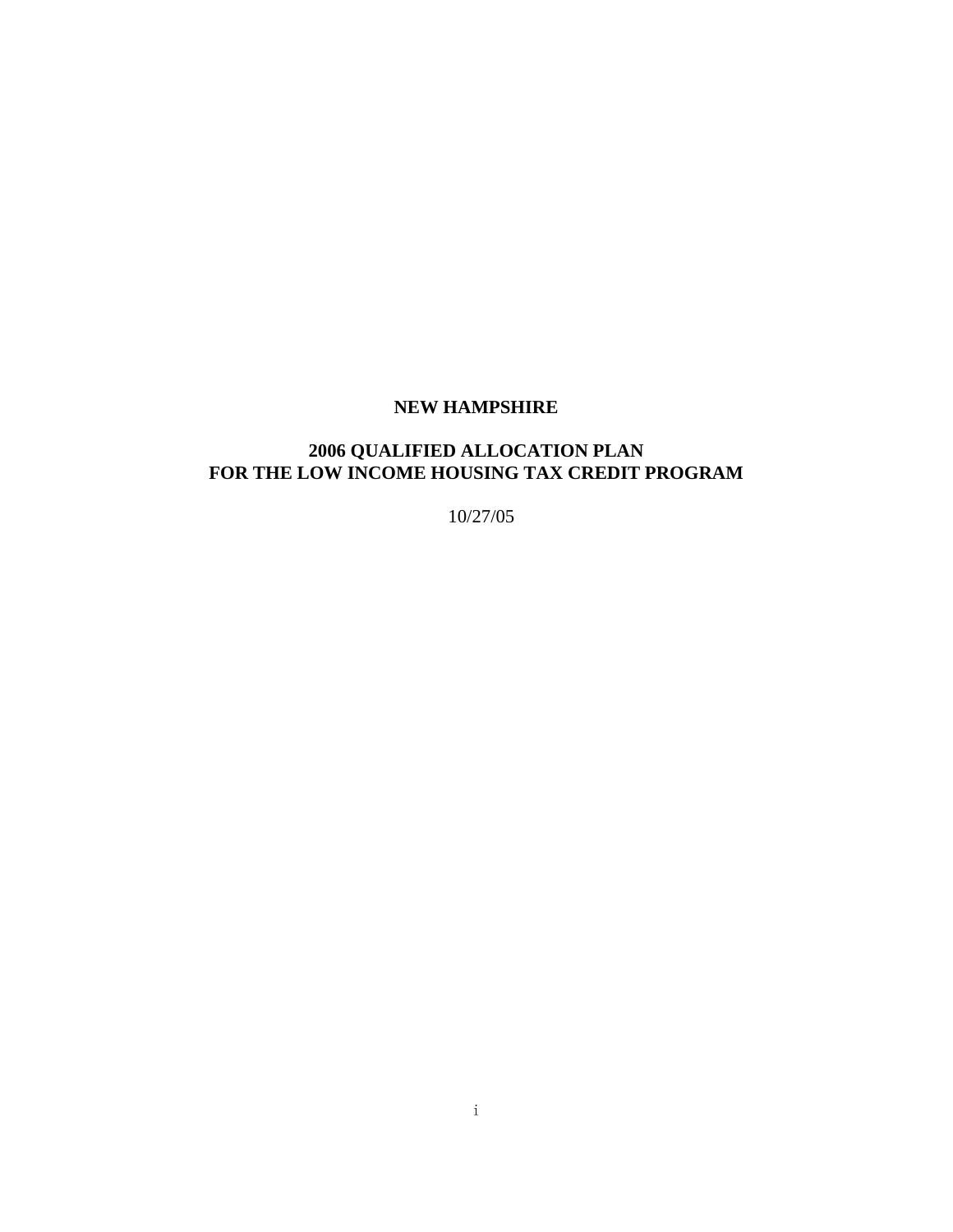|            |                                                              | Page             |
|------------|--------------------------------------------------------------|------------------|
| HFA:109.01 | Introduction                                                 | 1                |
| HFA:109.02 | <b>LIHTC Program Summary</b>                                 | $\mathbf{1}$     |
|            | Program Administration<br>A.                                 | $\overline{c}$   |
|            | Program Overview<br><b>B.</b>                                |                  |
|            | C.<br><b>Project Eligibility Requirements</b>                | $\frac{2}{2}$    |
|            | <b>Calculation of Tax Credit Dollar Amount</b><br>D.         | $\overline{3}$   |
| HFA:109.03 | <b>Statutory Allocation Requirements</b>                     | $\overline{4}$   |
| HFA:109.04 | <b>Application Deadlines</b>                                 | 5                |
| HFA:109.05 | Program Policies and Fees                                    | 5                |
|            | Non-Profit Set-Aside<br>A.                                   | 5                |
|            | <b>B.</b><br>Supplemental Set-Aside                          | 6                |
|            | $C_{\cdot}$<br>Senior Set Aside                              | 6                |
|            | D.<br><b>Allocation Credit Exchange</b>                      | $\tau$           |
|            | Ε.<br><b>Application Fees</b>                                | $\boldsymbol{7}$ |
|            | Authority Review of Design, Bidding and Construction<br>F.   | 7                |
|            | G.<br>Conceptual Level Project Submittal                     | $8\,$            |
|            | H.<br><b>Maximum Tax Credit Restrictions</b>                 | $\,8\,$          |
|            | I.<br>Maximum Number of Applications and Projects            | 9                |
|            | J.<br>Per Unit Cost Standards                                | 9                |
|            | K<br><b>Construction Period Adjustments</b>                  | 10               |
|            | <b>Contractor Overhead and Profit</b><br>L                   | 10               |
|            | Developer Fee<br>M                                           | 10               |
|            | N.<br>Authority Evaluation and Underwriting Standards        | 10               |
|            | O.<br>Professional Reports: Appraisal, Phase I, Market Study | 11               |
|            | P.<br><b>Extended Use Agreement</b>                          | $\mathbf{1}$     |
|            | Tenant Anti-Displacement and Relocation Policy<br>Q.         | 13               |
|            | Reference and Federal Tax Information Authorization<br>R.    | 13               |
| HFA:109.06 | Application Processing – Selection and Reservation           |                  |
|            | <b>Supplemental Allocations</b><br>A.                        | 13               |
|            | <b>Evaluation of Applications</b><br><b>B.</b>               | 15               |
|            | C.<br>Conversion to Out-of-Cap Project                       | 16               |
|            | Tiebreakers<br>D.                                            | 16               |
|            | Determination of Credit Amount<br>Ε.                         | 16               |
|            | <b>Irrevocable Election</b><br>F.                            | 17               |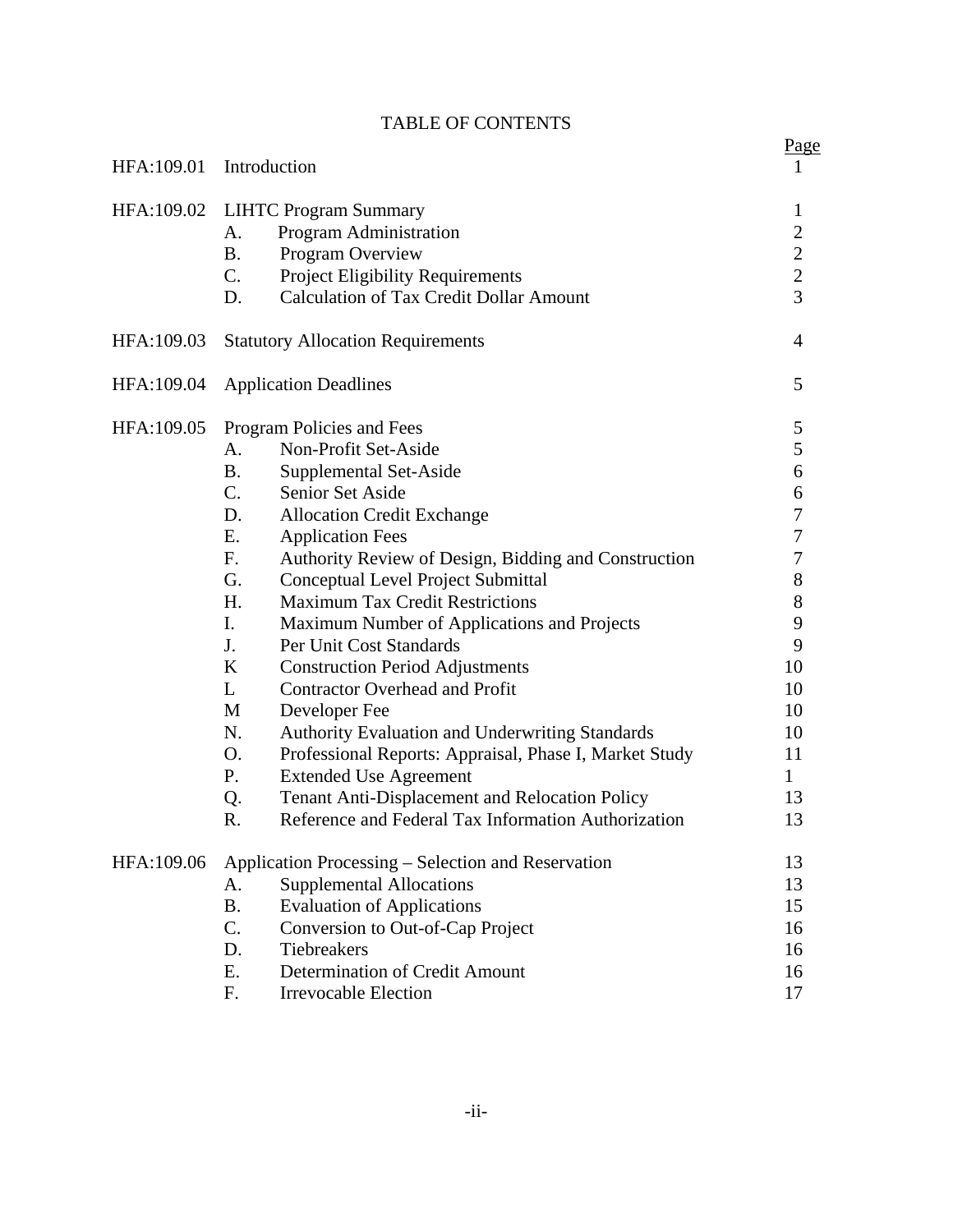| HFA:109.07 | <b>Selection Process and Criteria</b><br>Overview<br>A.<br>General Threshold Criteria<br><b>B.</b>                                                                        | Page<br>17<br>17<br>17        |
|------------|---------------------------------------------------------------------------------------------------------------------------------------------------------------------------|-------------------------------|
| HFA:109.08 | C.<br>Scoring Criteria<br><b>Post Reservation Processing</b><br><b>Commitment Phase</b><br>A.<br><b>Allocation Phase</b><br><b>B.</b><br>C.<br><b>Cost Certifications</b> | 19-26<br>26<br>26<br>26<br>27 |
| HFA:109.09 | Projects Financed by Tax-Exempt Bonds                                                                                                                                     | 27                            |
| HFA:109.10 | Projects Financed by Rural Development (RD)                                                                                                                               | 28                            |
| HFA:109.11 | Land Use Restriction Agreement (LURA)                                                                                                                                     | 28                            |
| HFA:109.12 | <b>Appeal Process</b>                                                                                                                                                     | 29                            |
| HFA:109:13 | <b>Waiver Authority</b>                                                                                                                                                   | 29                            |
| HFA:109.14 | <b>Public Records</b>                                                                                                                                                     | 29                            |
| HFA:109.15 | Warrant and Liability                                                                                                                                                     | 29                            |
| HFA:109.16 | <b>QAP</b> Amendments                                                                                                                                                     | 30                            |
| HFA:109.17 | <b>Compliance Monitoring</b>                                                                                                                                              | 30                            |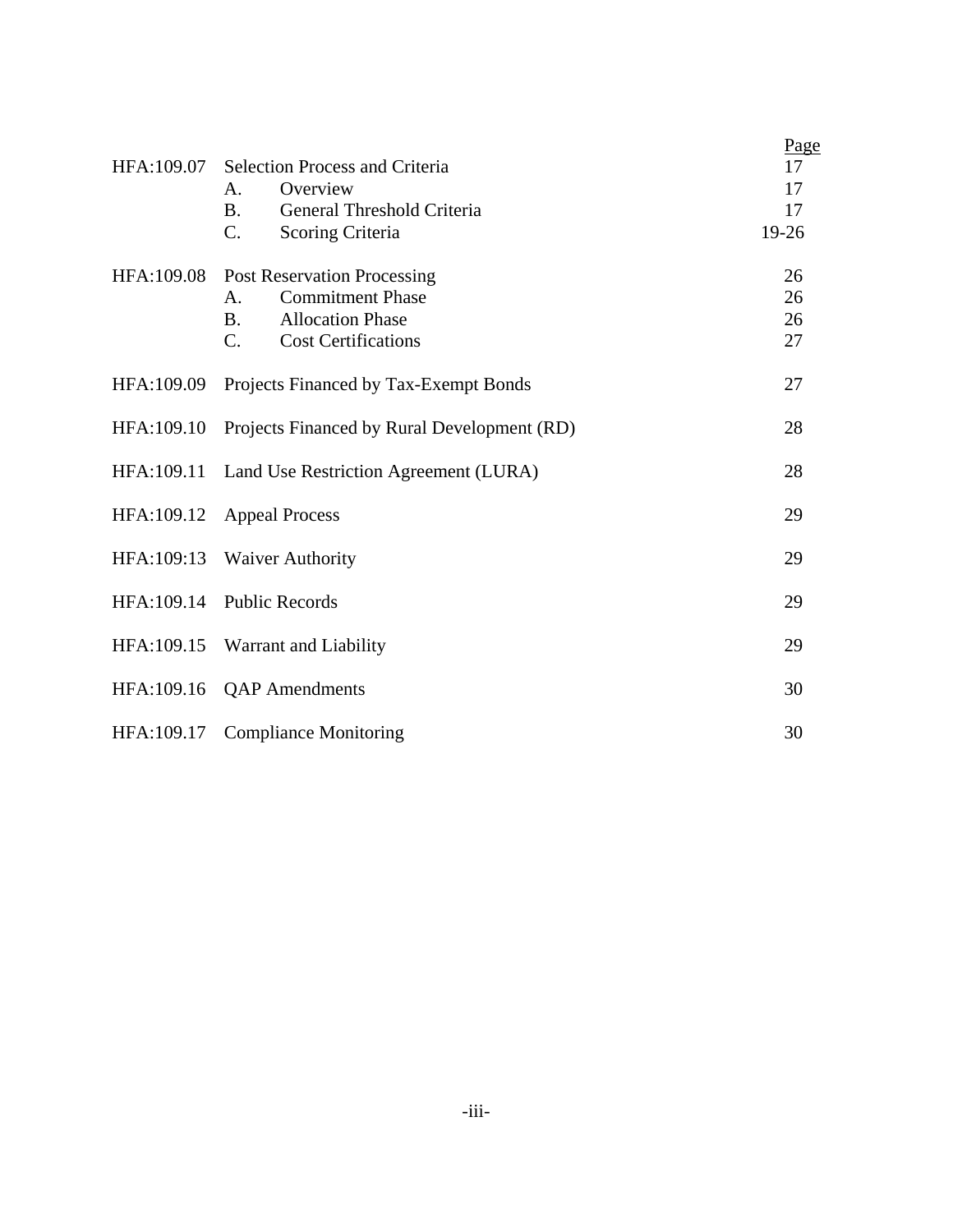# **LIST OF APPENDICES**

| Appendix A | Developer Fee Schedule                               |
|------------|------------------------------------------------------|
| Appendix B | Qualified Census Tracts/Difficult Development Areas* |
| Appendix C | <b>Application Threshold Requirements</b>            |
| Appendix D | <b>Commitment Requirements</b>                       |
| Appendix E | <b>Carryover Allocation Requirements</b>             |
| Appendix F | <b>Final Allocation Requirements</b>                 |
| Appendix G | <b>Right of First Refusal</b>                        |
| Appendix H | Developer's Certification of Development Costs       |
| Appendix I | Developer's Certification of Equity Proceeds         |
| Appendix J | "As-Built" Architect Certification                   |
| Appendix K | <b>Election of Gross Rent Floor</b>                  |
| Appendix L | Guidelines for Special Needs                         |
| Appendix M | Scoring for Location – Community List                |

\* Please confirm that you have the latest data. These items are revised annually by the federal government.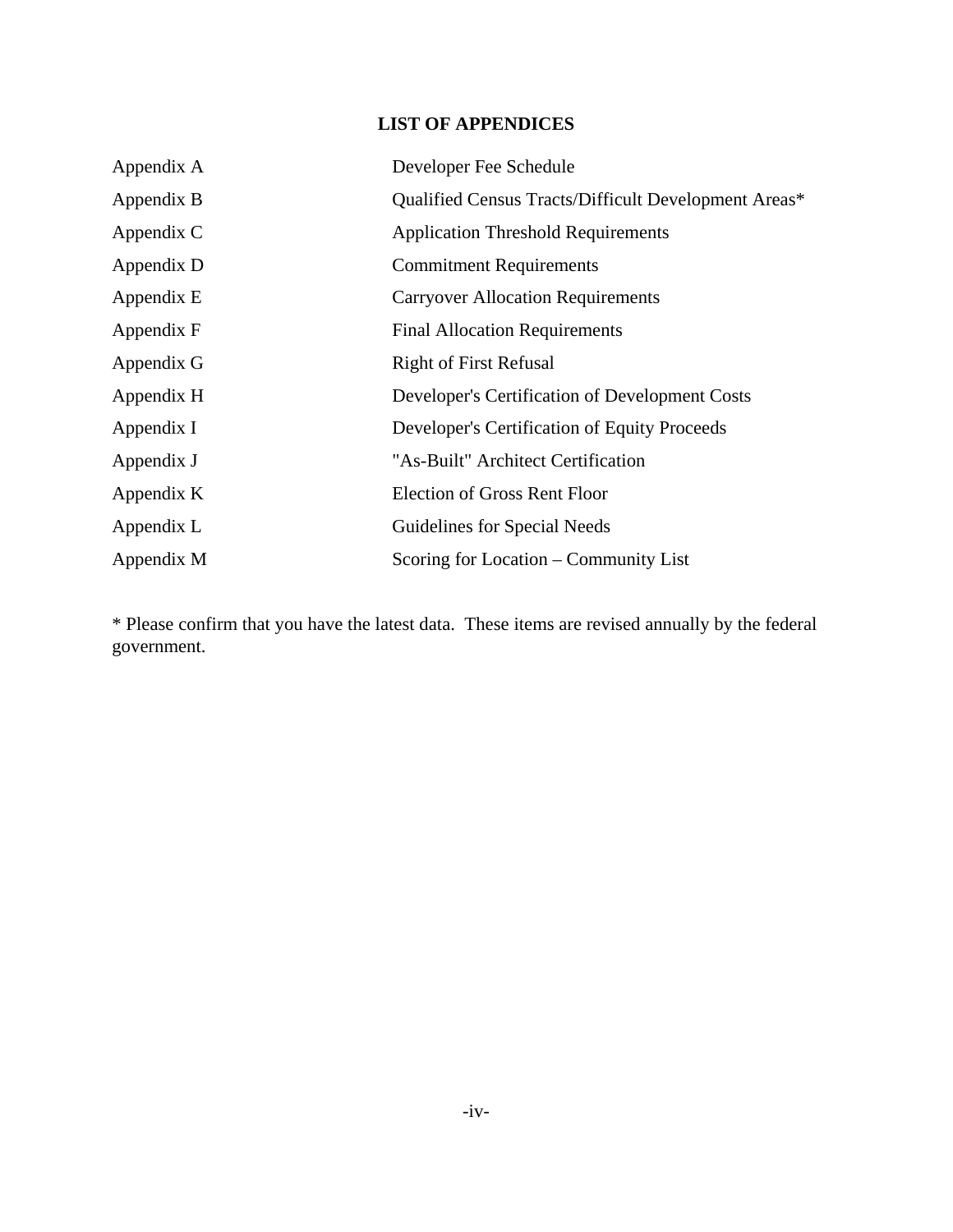# **NEW HAMPSHIRE 2006 QUALIFIED ALLOCATION PLAN LOW INCOME HOUSING TAX CREDIT PROGRAM Program Rules** (HFA:109)

#### **HFA:109.01 INTRODUCTION**

The Low Income Housing Tax Credit ("LIHTC" or "tax credit") program was created to encourage development of rental housing for low-income households. The LIHTC program was established under the provisions of the Tax Reform Act of 1986, and made permanent in 1993. By Executive Order of the Governor of New Hampshire, the New Hampshire Housing Finance Authority (the "Authority") is delegated responsibility for program administration through an approved Qualified Allocation Plan ("QAP" or "Allocation Plan"). The Authority is responsible for allocating the state's annual credit amount in accordance with the Allocation Plan and Section 42 of the Internal Revenue Code ("IRC 42").

The 2006 Allocation Plan was presented to the public in an open hearing on September 8, 2005, approved by the Authority's Board of Directors on October 27, 2005, and subsequently signed by the Governor of New Hampshire.

The Allocation Plan provides a summary of the LIHTC program and its major requirements, determines the competitive process for allocating the state's annual credit ceiling using selection criteria designed to address New Hampshire's low income housing priorities, specifies the submission requirements for each phase of the application process, and describes requirements relative to long term compliance with the LIHTC program.

#### Summary of Important Changes for the 2006 QAP:

- The investment cost limits and developer fee levels have been increased;
- A separate set-aside for senior projects has been established with an emphasis on tenant services;
- Projects that need to return credit allocations due to certain project delays are eligible for a new reservation outside of the normal application and scoring process.
- The maximum allocation to a project has been increased to \$700,000.

#### **HFA:109.02 LIHTC PROGRAM SUMMARY**

The following summary provides a brief overview of the LIHTC program, major program and project requirements, and calculation of the tax credit amount. Specific program rules and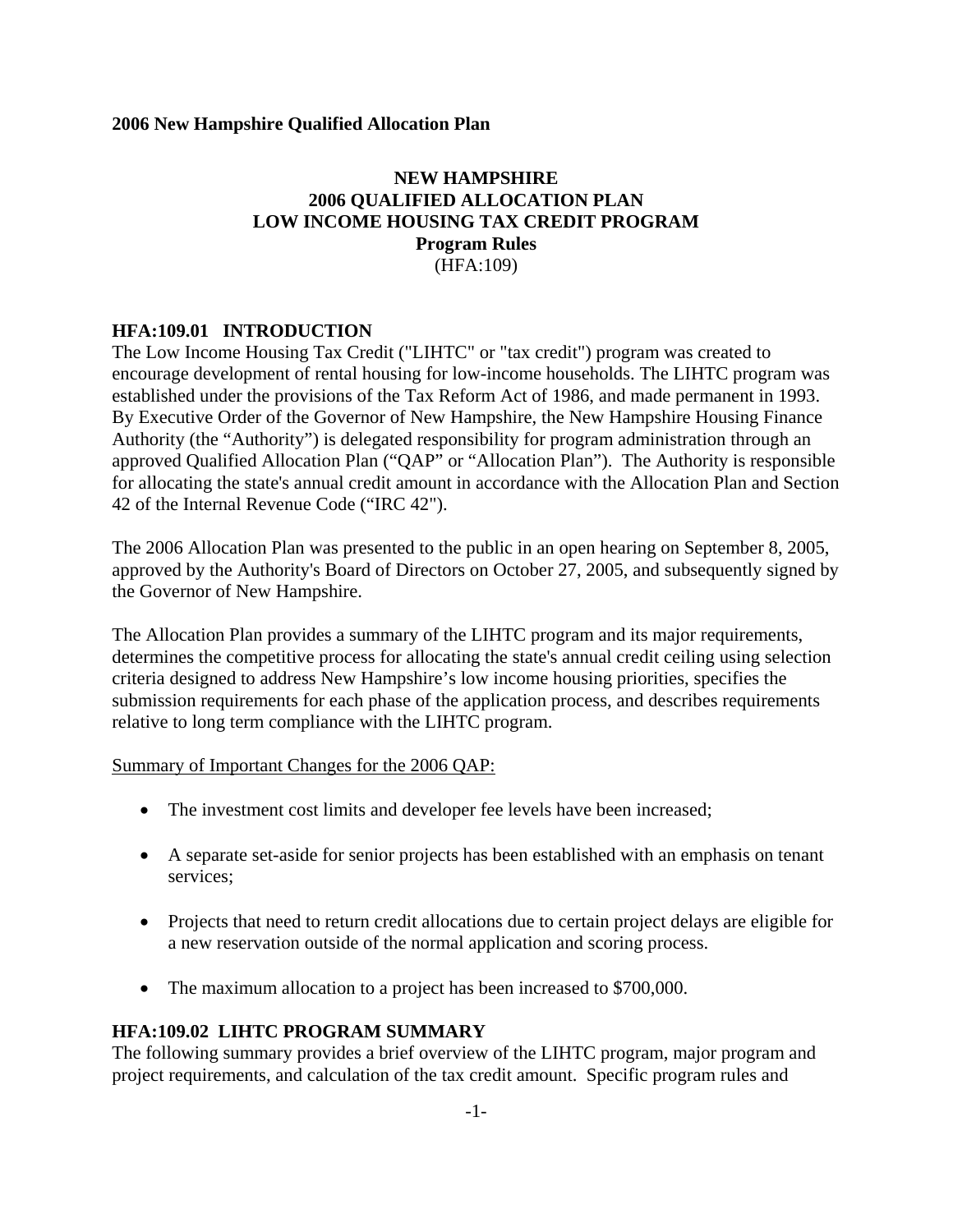regulations are described in IRC 42. To the extent this summary or any other information in the Allocation Plan is inconsistent with IRC 42, the provisions of IRC 42 shall govern. This summary is not intended to present all the rules and regulations of the tax credit program. It is strongly recommended that applicants consult with competent legal and tax counsel.

#### A. Program Administration

Unless otherwise specified, the Authority's Board of Directors delegates LIHTC program administration to staff. The responsibilities of the Board's Multi-Family Housing Committee are delineated in Sections HFA:109.06B (Evaluation of Applications), HFA:109.12 (Appeals) and HFA:109.13 (Waiver Authority). The Board reviews and approves all reservations (HFA:109.06B). The Board of Directors and the Governor must formally approve the New Hampshire Qualified Allocation Plan.

#### B. Program Overview

i.

The LIHTC program is part of the Internal Revenue Code, and is meant to encourage the new construction and rehabilitation of low income rental housing. The program offers a low income housing investment incentive in the form of a tax credit usable against the investor's federal tax liability for a ten year period.

#### C. Project Eligibility Requirements

To qualify as a tax credit project, a project must maintain a minimum set-aside of rent restricted units for tenants in a targeted income group. At a minimum, at least 20% of the units must be rented to very low income households, defined as households with incomes at or below 50% of the Median Area Income (MAI), or 40% of the units must be rented to low income households, defined as households with incomes not exceeding 60% of the MAI.<sup>[1](#page-5-0)</sup> Median area income limits are adjusted for household size and vary depending on location. Household size is based on 1.5 persons per bedroom.

The maximum rent for set-aside units is based on 30% of either the 50% MAI or 60% MAI. The maximum rent that can be charged to the tenant is a gross rent and must include all utility expenses. If utilities are paid by the tenant, the maximum rent must be reduced according to the NHHFA Utility Allowance Schedule or other approved alternatives.<sup>[2](#page-5-1)</sup>

Other eligibility standards require that the project be a residential property available for rent on a continuous basis to members of the general public, and is not intended for transient occupancy. The project must comply with the Fair Housing Act (42 USC §3601 et seq).

<span id="page-5-0"></span><sup>&</sup>lt;sup>1</sup> Current MAI, maximum rents and Utility Allowance schedules can be obtained from the Authority's website [\(www.nhhfa.org](http://www.nhhfa.org/)) under the Multi-Family section or from HUD.

<span id="page-5-1"></span><sup>&</sup>lt;sup>2</sup> See IRS Revenue Ruling 89-6 for a detailed explanation.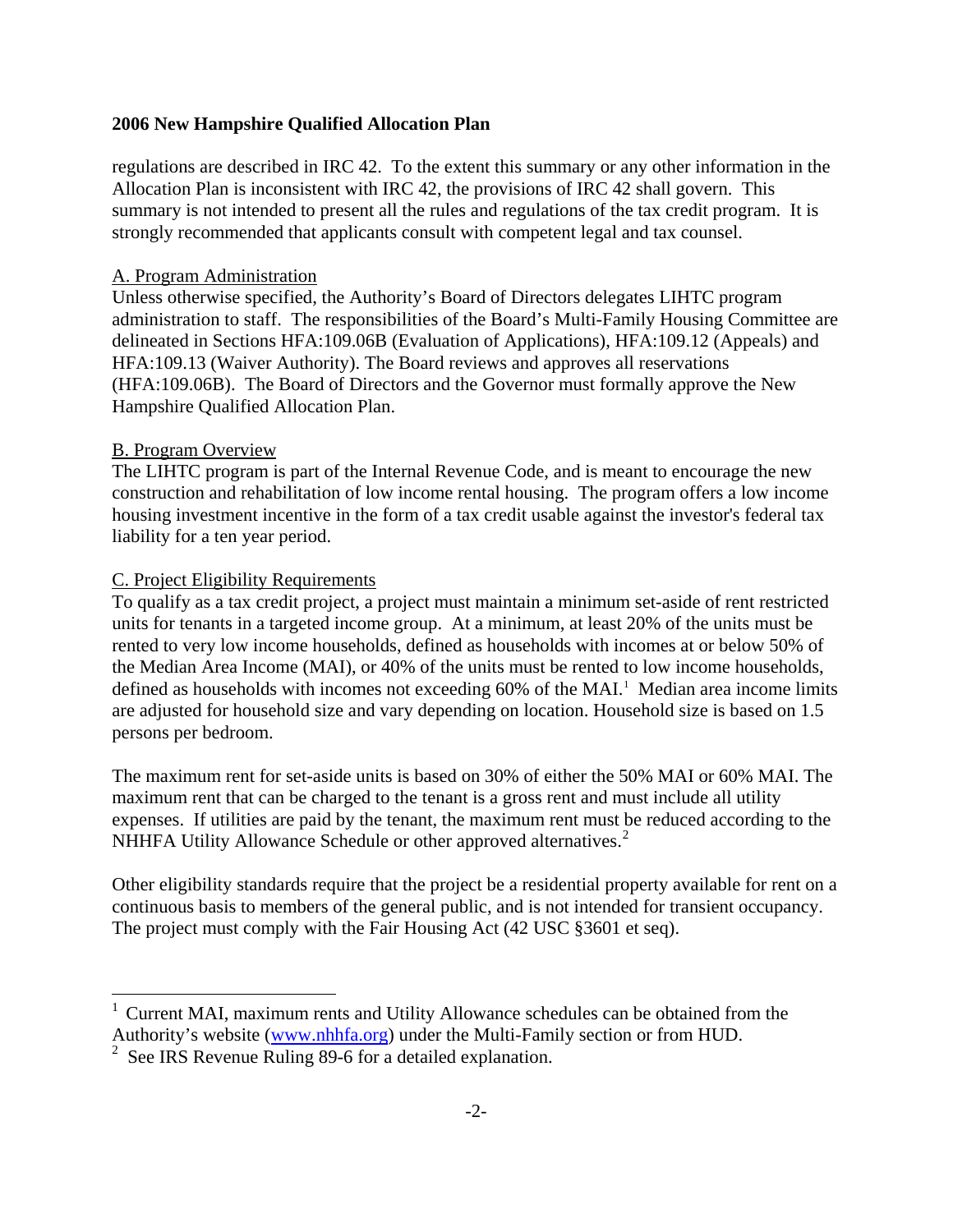### D. Calculation of Tax Credit Dollar Amount

The maximum amount of tax credits available to a project is the product of the appropriate tax credit percentage (credit rate) and the qualified basis of the project. Qualified basis is the product of certain eligible costs (eligible basis) and the low income portion of the project (applicable fraction). Certain development costs are not included in the project's eligible basis. Land costs, permanent financing costs, syndication costs, and reserves are examples of costs not included in eligible basis.

The maximum credit rate is determined by the Internal Revenue Service (IRS) for the month in which the project is placed in service or, if elected by the developer, the month in which an irrevocable election to lock in the credit rate is made (see HFA:109.06 F). The Authority also reserves the right to adjust the tax credit rate below the maximum allowed at its sole discretion. The credit rate may vary, but will be approximately as follows:

- 4% of the qualified basis for the cost of acquisition of existing buildings (provided that rehabilitation costs equal the greater of an average of \$3,000 per unit or 10% of the depreciable basis of the building).
- 4% of the qualified basis for the cost of construction of a new building or rehabilitation of an existing building financed with federal subsidies.
- % of the qualified basis for the cost of construction of a new building or rehabilitation of an existing building financed without federal subsidies.

Projects located in a U.S. Department of Housing and Urban Development (HUD) designated Difficult Development Area ("DDA") or Qualified Census Tract ("QCT") may be eligible for additional tax credits. Eligible basis for the new construction or substantial rehabilitation portion of the project can be increased by up to 30% in these areas. Please see the attached list of current DDA's and QCT's in Appendix B.

The calculation of tax credits as described in this section of the QAP represents the maximum amount of tax credits available to a project. The Authority is mandated by the federal statute to limit every project's tax credit allocation to the amount necessary for the financial feasibility of the project and its long term viability as affordable housing. The Authority's allocation to a project may be further reduced by the policies and procedures set forth in this QAP (e.g. cost limits in HFA:109.05J).

The Authority does not represent at any time that a particular project is feasible, or that there is no risk to the applicant who is undertaking the project. Please refer to IRC 42 or consult a tax specialist for more detail on the extensive requirements and restrictions associated with use of the tax credits.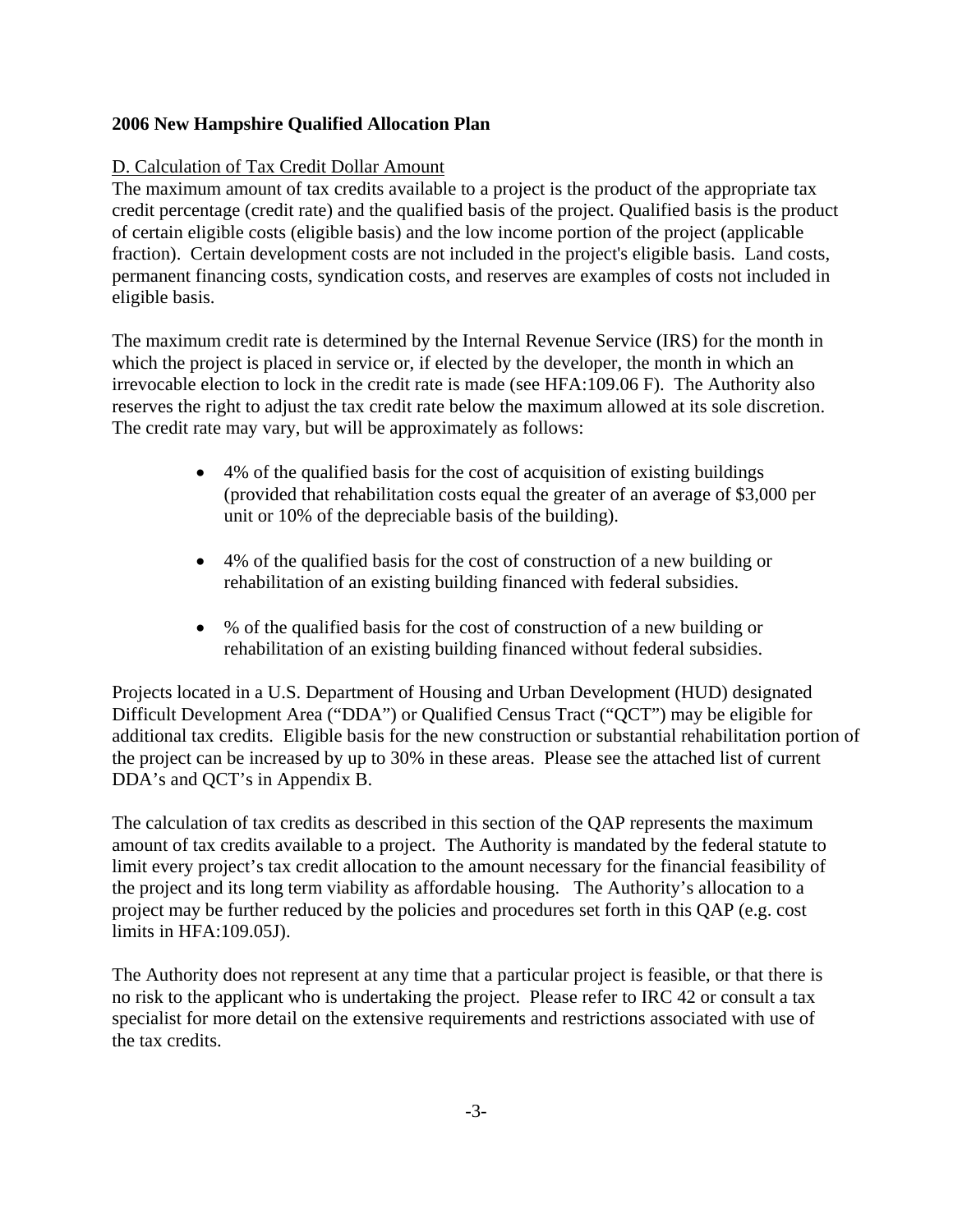# **2006 New Hampshire Qualified Allocation Plan HFA:109.03 STATUTORY ALLOCATION REQUIREMENTS**

The state is awarded a limited amount of tax credits per year, based on a per capita formula, referred to as the annual tax credit ceiling. The annual tax credit ceiling for the State of New Hampshire is approximately \$2,400,000[.3](#page-7-0) Additional tax credits may be available from prior years if unused tax credits are carried forward, or if previously allocated tax credits are returned or rescinded. If the state uses all of the annual tax credits and tax credits from prior years by the end of the calendar year, the state qualifies to apply for tax credits from the National Pool. Tax credits from the annual tax credit ceiling, credits returned or carried forward from a previous year, and tax credits awarded from the National Pool comprise the total amount of tax credit available for the year.

# Allocation Plan Requirements

i.

Each state Allocation Plan must meet certain minimal requirements. The selection criteria must include:

- project location
- housing needs characteristics
- project characteristics, including whether the project involves the use of existing housing as part of a community revitalization plan
- projects intended for eventual tenant ownership;
- tenant populations with special housing needs-
- sponsor characteristics;
- tenant populations of individuals with children
- public housing waiting lists

States must give preference among selected projects to:

- those serving the lowest income tenants,
- those serving qualified tenants for the longest period,
- projects located in Qualified Census Tracts, the development of which contributes to a concerted community revitalization plan .

States may include such other criteria as they deem appropriate, and except for the specified preference items, there are no requirements as to the relative weight of the various factors. Additional LIHTC responsibilities of the Authority include:

• Assurance that the amount of tax credits allocated does not exceed the amount "necessary for the financial feasibility of the project and its viability as a qualified low income housing project throughout the credit period."<sup>[4](#page-7-1)</sup>

<span id="page-7-1"></span><span id="page-7-0"></span><sup>3</sup> This figure is adjusted annually for inflation, in accordance with the Consumer Price Index.  $4 \text{ IRC } 42$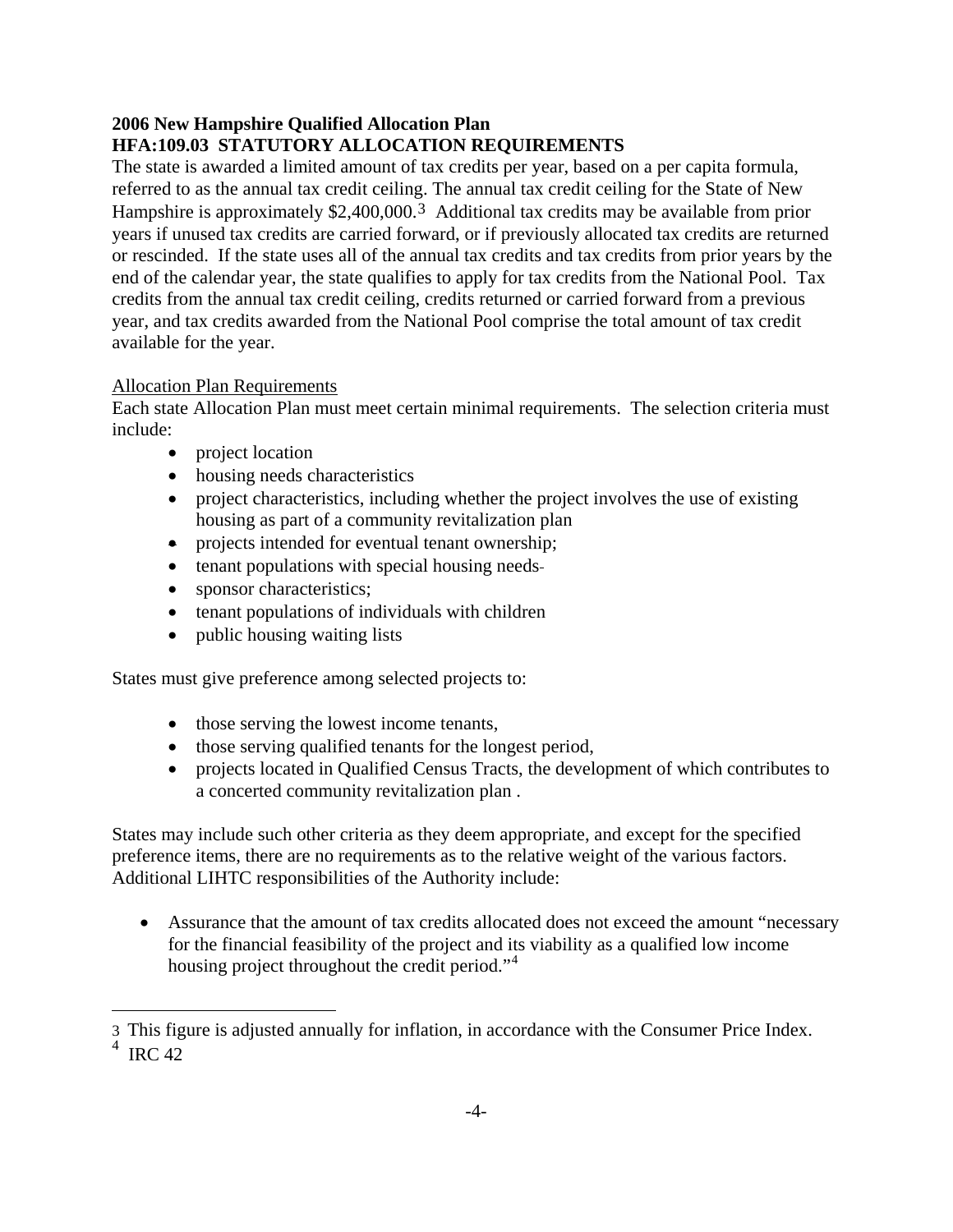- Evaluation of all projects for consistency with the Allocation Plan and for credit need, including projects using tax exempt bond financing.
- Execution of an agreement for "an extended low income housing commitment" for every project. This agreement must be recorded as a restrictive covenant binding on all successor owners, and must allow low income individuals the right to enforce the commitment in state court. [5](#page-8-0)
- Monitoring of compliance with the provisions of Section 42 and notifying the Internal Revenue Service of any noncompliance.

#### **109:04 APPLICATION DEADLINES**

The Authority's schedule for annual tax credit reservations is as follows:

| <b>ROUND</b> |         | APPLICATION DEADLINE CREDIT ALLOCATED                                         |  |  |
|--------------|---------|-------------------------------------------------------------------------------|--|--|
|              | Feb. 3  | Up to 60% of the available allocation (including the senior set<br>aside)     |  |  |
|              | June 30 | All remaining allocation, plus unused, returned, and National Pool<br>credits |  |  |

The Authority reserves the right to allocate more than 60% in the first round in order to fully fund a project reservation which has scored sufficiently to receive a portion of the credit amount needed for feasibility, but would otherwise have to wait until the  $2<sup>nd</sup>$  round for a complete reservation. The Authority also reserves the right to re-allocate credits between rounds (based on the existing project scoring from the previous application round), if a project from the previous round withdraws or otherwise is rejected. The Authority may consider making a reservation of tax credits for an application received after the Round 2 deadline provided there are tax credits

available and there are no otherwise eligible and/or appropriately sized projects remaining from that round. The Authority may at its discretion elect to reserve less tax credits than are otherwise available in any given application round. See also HFA:109.06B.

# **HFA:109.05 PROGRAM POLICIES AND FEES**

A. Non-Profit Set-Aside

L,

The Authority shall set aside 10% of the State's annual tax credit allocation for qualified nonprofit organizations that:

<span id="page-8-0"></span><sup>5</sup> See also HFA:109.05P - Extended Use Agreement, and HFA: 109.11- Land Use Restriction Agreement.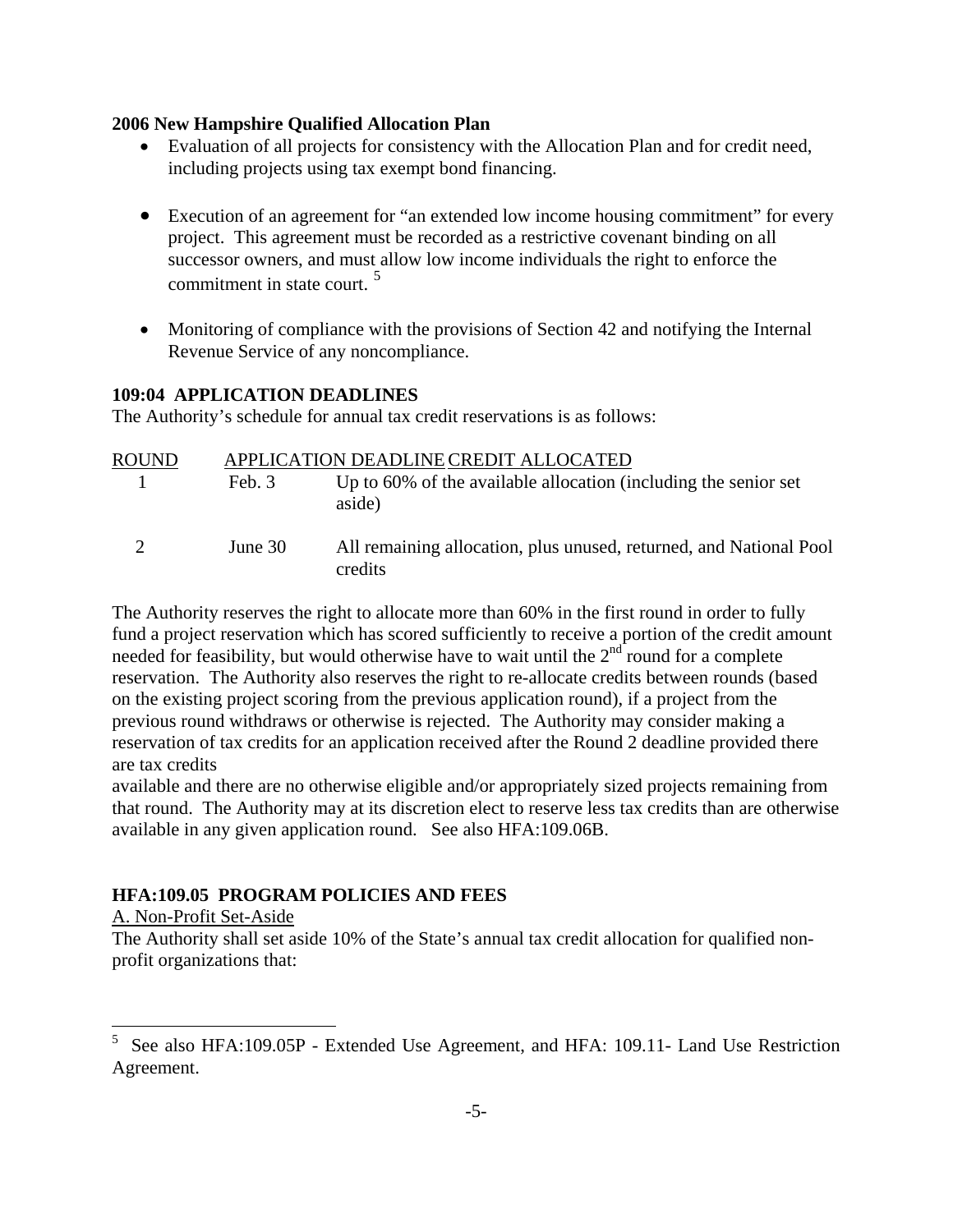- meet tax exempt requirements of IRC  $501(c)$  (3) or (c)(4);
- own a controlling interest in a project and materially participate in the development and management of the project throughout the compliance period;
- have exempt purposes including the fostering of low income housing;

Wholly owned affiliates of a nonprofit are eligible. In order to qualify for the non-profit setaside, the organization must provide sufficient documentation to verify its status as a qualified non-profit organization in accordance with the requirements of IRC 42  $(h)(5)(C)$ . Non-profits may also compete for all other tax credits.

### B. Supplemental Set-Aside

The Authority shall set aside \$100,000 of the State's annual tax credit allocation for projects returning for supplemental credits after having received a carryover allocation in an earlier year. Allocations made under this set-aside can be up to \$25,000 for any one project, and shall be made outside of the competitive process and funding rounds. Requests for more than this amount shall be handled through the competitive rounds and process. Supplemental allocations must meet the General Threshold Criteria (HFA 109.07B). Requests under this set-aside will be granted at the sole discretion of the Authority staff only for projects which meet one or more of the following criteria:

- have incurred or face substantial unforeseen cost increases;
- would reduce their level of other Authority capital subsidy funding;
- would improve their financial feasibility but still be consistent with the Authority's underwriting and/or subsidy layering review process.

Any remaining amounts of the supplemental set-aside pool will be included in the tax credit amounts available for Round 2. However, if tax credits are still available after the Round 2 reservations have been made, Authority staff can make additional supplemental reservations under the same program guidelines.

# C. Senior Set-Aside

\$450,000 of the annual tax credit allocation shall be set aside during Round 1 exclusively for senior projects. Senior projects are defined as having all units designated 62 and over age restricted. Senior projects shall be scored and ranked separately, and up to \$450,000 in senior project reservations shall be recommended to the Board. The Authority may reserve/allocate up to 5% more than that which is set aside for senior projects if necessary to fully and adequately fund an application. With the exception of supplemental awards (see HFA:109.05B), no other reservations/allocations will be made to senior projects during the year. Any amount of the \$450,000 remaining unreserved after Round 1 will be added to Round 2 and be available strictly for family/non-senior projects.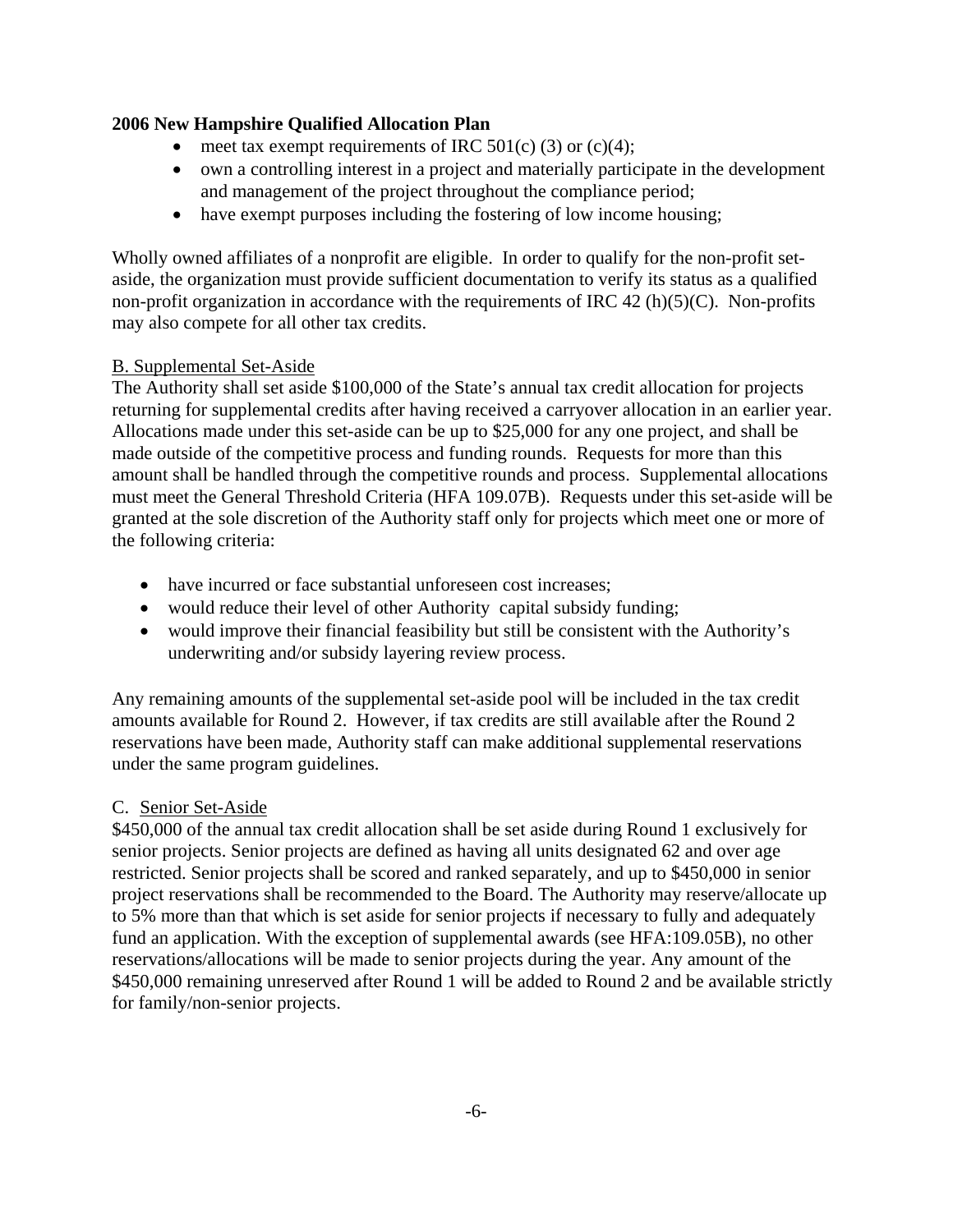# D. Allocation Credit Exchange

The Authority will permit exchanges of tax credits, to be granted at the discretion of staff, under the following conditions:

- The Authority has the appropriate amount of unreserved credit available;
- The project sponsor provides evidence of an inability to meet the placed-in-service or 10% expenditure deadline for the subject building(s);
- The situation results from either unanticipated litigation, municipal approval delays, or other unforeseeable circumstances beyond the sponsor's control;
- The project continues to be financially feasible and meets the QAP threshold and eligibility requirements in effect at the time the tax credits were originally awarded.

Once staff agrees that the conditions above have been met and the sponsor surrenders the previously allocated credits, staff has the authority to re-issue a reservation letter for credits in the same amount without further Board action. The new credit reservation amount cannot exceed the exchanged credit amount.

# E. Application Fees

The LIHTC application fee is 7% of the final allocation amount for all applicants paid in accordance with the schedule below. There is also a compliance monitoring fee of \$500 per LIHTC unit, which must be paid prior to issuance of the IRS Form 8609. Applications will not be processed without the required fees.

- Application for Reservation: 1% of the annual tax credit request or \$500, whichever is greater, due with submission of Application Threshold Requirements.
- Application for Final Allocation: 6% (of the annual tax credit, due with the request for Final Allocation - IRS Form 8609 (plus the compliance monitoring fee).

The initial application fees may be refunded, less \$500, if a project is withdrawn or otherwise fails to secure a reservation for the round in which an Application is submitted. No fees are refundable after a reservation has been approved. Refunds must be requested in writing within 30 days of notification from the Authority. Unsuccessful applicants wishing to apply in future rounds within the same year must submit a non-refundable re-application fee of \$100 for that new round by the next application deadline.

# F. Authority Review of Design, Bidding and Construction Standards

All projects receiving LIHTC allocations (including tax exempt bond projects with "out of cap" allocations) must comply with the Authority's Design and Construction Standards. A complete copy of the Design and Construction Standards can be obtained from the Authority, or viewed at the Authority's website <www.nhhfa.org> under the Multi-Family Development section.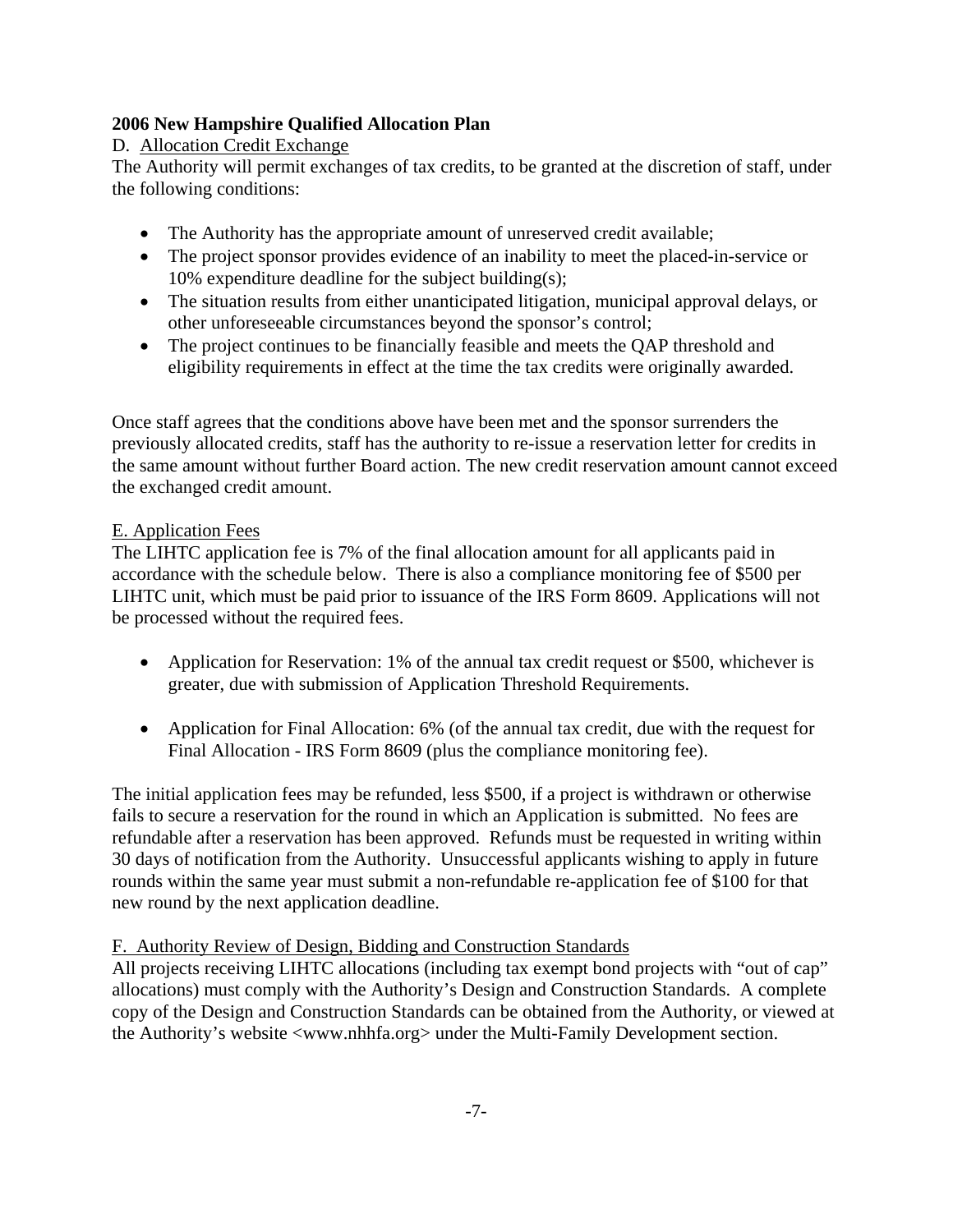In addition to meeting standard national and state building code requirements, projects must meet the federal Uniform Physical Condition Standards (UPCS at CFR Parts 5 et al.), federal Fair Housing Act, and Section 504 Accessibility requirements.

Sponsors are generally free to use any reasonable method for selection of contractors. Authority approval of the construction contract is contingent upon the per unit cost standards (HFA:109:05J) and contractor overhead and profit limitation (HFA 109:05L). Alternate proposals may be required should the Authority consider the construction manager, general contractor or any subcontractor costs excessive.

#### G. Conceptual Level Project Submittal

The Authority encourages submittal of a conceptual level pre-application site design, building layout, floor plans and construction budget early in the development process. There is a significant scoring incentive for projects which submit satisfactory conceptual plans within a certain timetable (see HFA:109.07.C.9). The pre-application includes:

- spreadsheet application form (i.e., draft development and operating budget)
- conceptual site design
- building layout and floor plans
- unit counts
- proposed management
- tenant service package (if any)
- ownership structure
- development team
- provision of utilities
- project timetable (including permits and zoning)
- external issues (e.g., environmental)

It is the goal of the Authority to provide a multi-disciplinary review of the project prior to formal application, and to provide the sponsor with a set of written issues and comments.

# H. Maximum Tax Credit Restrictions

i.

The maximum amount of tax credits that any single project (unphased) may receive is \$700,000 of the annual allocation.<sup>[6](#page-11-0)</sup> This limit will apply even over multiple years.<sup>[7](#page-11-1)</sup>

<span id="page-11-0"></span><sup>&</sup>lt;sup>6</sup> "Out-of-cap" tax exempt bond financed project allocations for both projects and applicants are not limited, and such projects are not included toward these limits.

<span id="page-11-1"></span><sup>7</sup> This does not relate to later phases of phased projects, even if the ownership entity is the same for multiple phases. The limit will apply if less than 20% more units are added in a later year.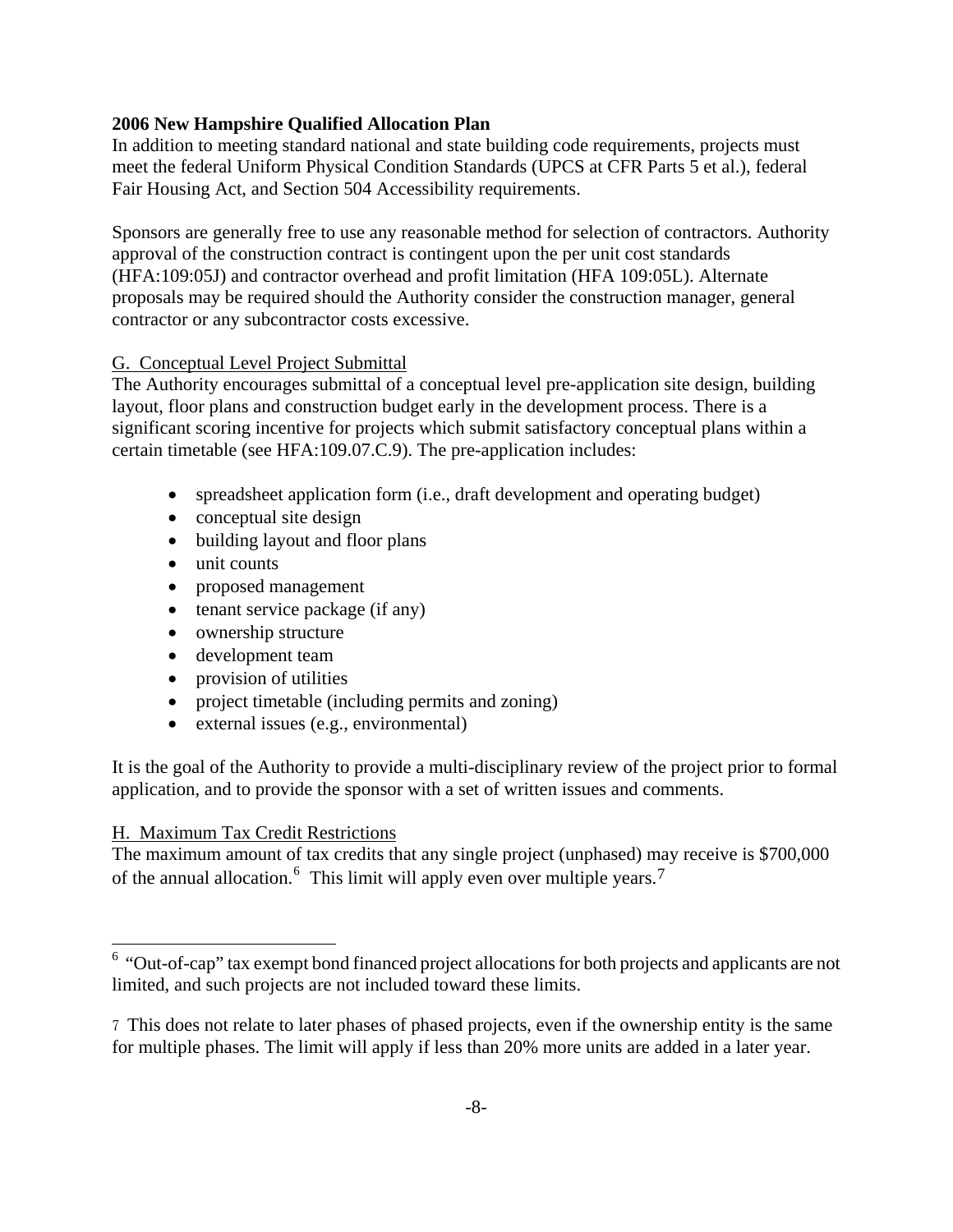The maximum amount of "in-cap" tax credits that any one applicant (as one of the general partners or as a development agent for a for-profit entity) can secure in any single calendar year for all projects is \$700,000 of the annual State allocation.

#### I. Maximum Number of Applications and Projects

The Authority will not accept a new application if an applicant (including any general partner) has:

- three or more New Hampshire LIHTC projects that have not yet been completed (i.e., IRS Form 8609's issued), including "out-of-cap" tax exempt bond financed projects; or
- two approved project reservations in the same calendar year as the proposed new application.

Exceptions are allowed if it is a supplemental application for a previously approved project, or if it is an application for Phase Two (or subsequent) of a previously approved project.

### J. Per Unit Cost Standards

Project applications will be carefully evaluated for cost reasonableness. The applicant shall submit professionally prepared cost estimates with the initial application, and proposals or bids with the Commitment Phase Requirements, or earlier upon request by the Authority. Project applications which indicate unreasonably high total development costs, or have unreasonably high specific line item costs may be rejected at the application stage at the sole discretion of the Authority. This is considered an important threshold issue (see HFA:109.07B).

The Authority will review costs in relation to comparable recent projects in New Hampshire and New England, and in relation to the HUD 221(d)(3) limits, which are published annually in January.

The Authority's per unit housing investment limitations (see definitions below) are as follows:

| 0 Bedroom | \$140,800 |
|-----------|-----------|
| 1 Bedroom | \$149,600 |
| 2 Bedroom | \$158,400 |
| 3 Bedroom | \$167,200 |
| 4 Bedroom | \$176,000 |

The Board of Directors may, at its discretion, revise these housing investment limits at any time due to extraordinary cost increases resulting from national emergencies or severe economic disruptions. Any such revision would apply to all 2006 applications.

For projects with various bedroom sizes, the appropriate limit will be determined based on a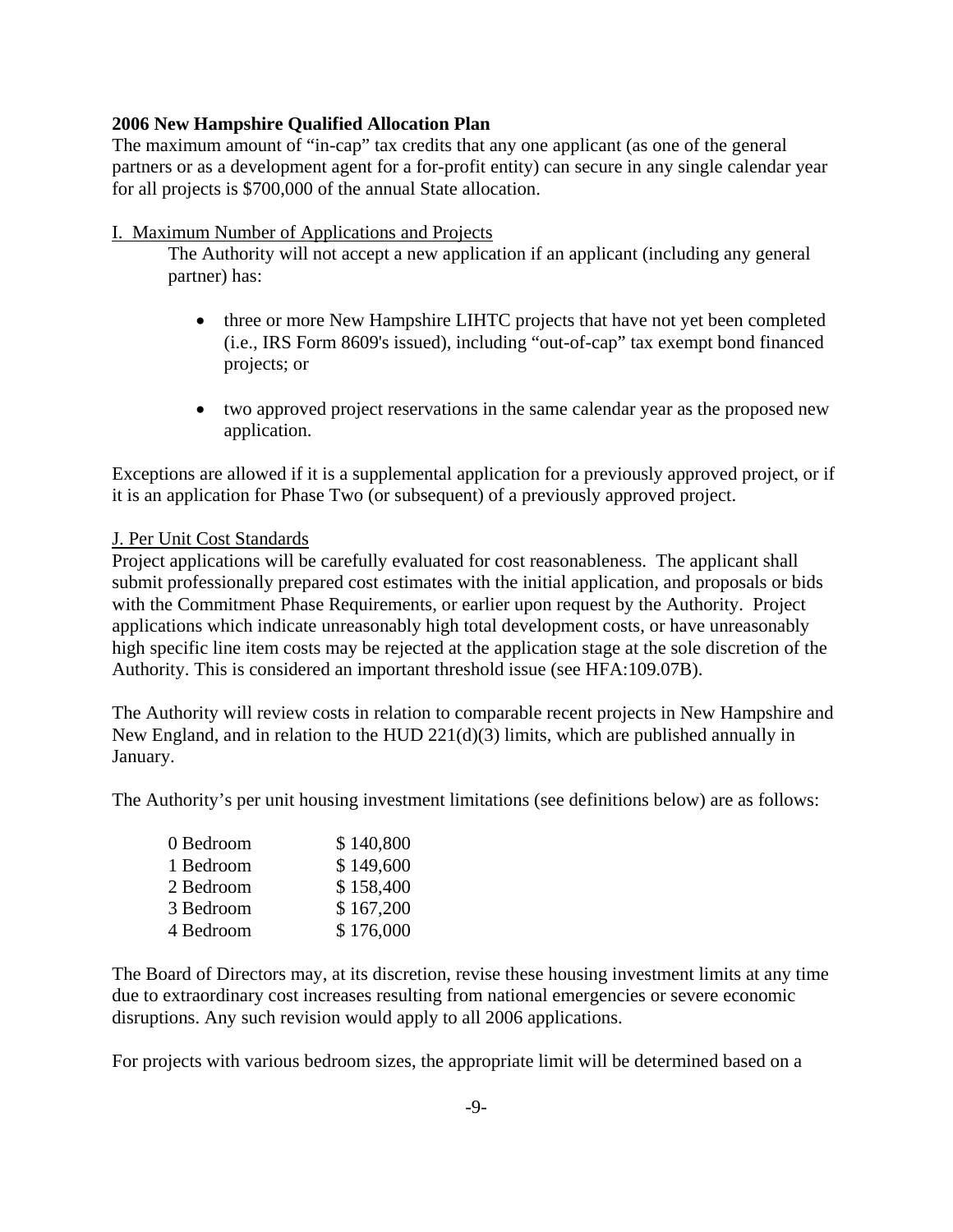weighted average. The per unit amounts represent the maximum amount of Authority resources (plus first mortgage loan funds from any source) that will be allowed.[8](#page-13-0) Authority resources include all amortizing and non-amortizing funds from the Authority as well as the equity amount generated from the sale of Low Income Housing Tax Credits. Subsidized (i.e., below 6% interest) first mortgage financing (from non-Authority sources only) shall be adjusted, for the purpose of this analysis, reducing it to that amount which would yield the same monthly payment given a 6% interest rate (same term).

If a supplemental or additional credit allocation is made to a project in 2006 or a subsequent year, staff has the authority to use the most recent housing investment limits in evaluating and allocating tax credits and other Authority resources to the project.

#### K. Construction Period Adjustments

After construction has started, Authority staff has the discretion to waive the housing investment limits for a particular project due to unforeseen cost increases beyond the reasonable control of the developer.

#### L. Contractor Overhead and Profit

The following limits on general contractor overhead, profit, and general requirements shall apply to all projects:

- Profit: 6 percent of construction costs
- Overhead: 2 percent of construction costs
- General Requirements: 6 percent of construction costs

The construction contract must specify the costs for these line items (e.g. in the schedule of values). For purposes of calculating these limits, construction costs shall exclude contractor overhead, profit, and general requirements. In cases where there is an advertised public or selective contractor bid and the Authority monitors the bidding process, these limits shall be considered to have been implicitly met. The Authority staff reserves the right to exceed these limits at its sole discretion based on market conditions and/or project variables.

#### M. Developer Fee

j.

The maximum developer fee allowed is generally calculated in accordance with the Authority's Developer Fee Schedule. The developer fee is not a guaranteed or automatic budgetary figure, and must be approved by the Authority within the context of each project. The fee will be strictly limited, with any violations of the developer certification of development cost forwarded to the

IRS using IRS Form 8823. For purposes of calculating the maximum developer fee allowed, the Authority does not distinguish between the developer fee and fees for consultants doing those

<span id="page-13-0"></span><sup>8</sup> Subordinate amortizing loan funds from the same lender as the first mortgage loan will also be included in the investment limit calculation.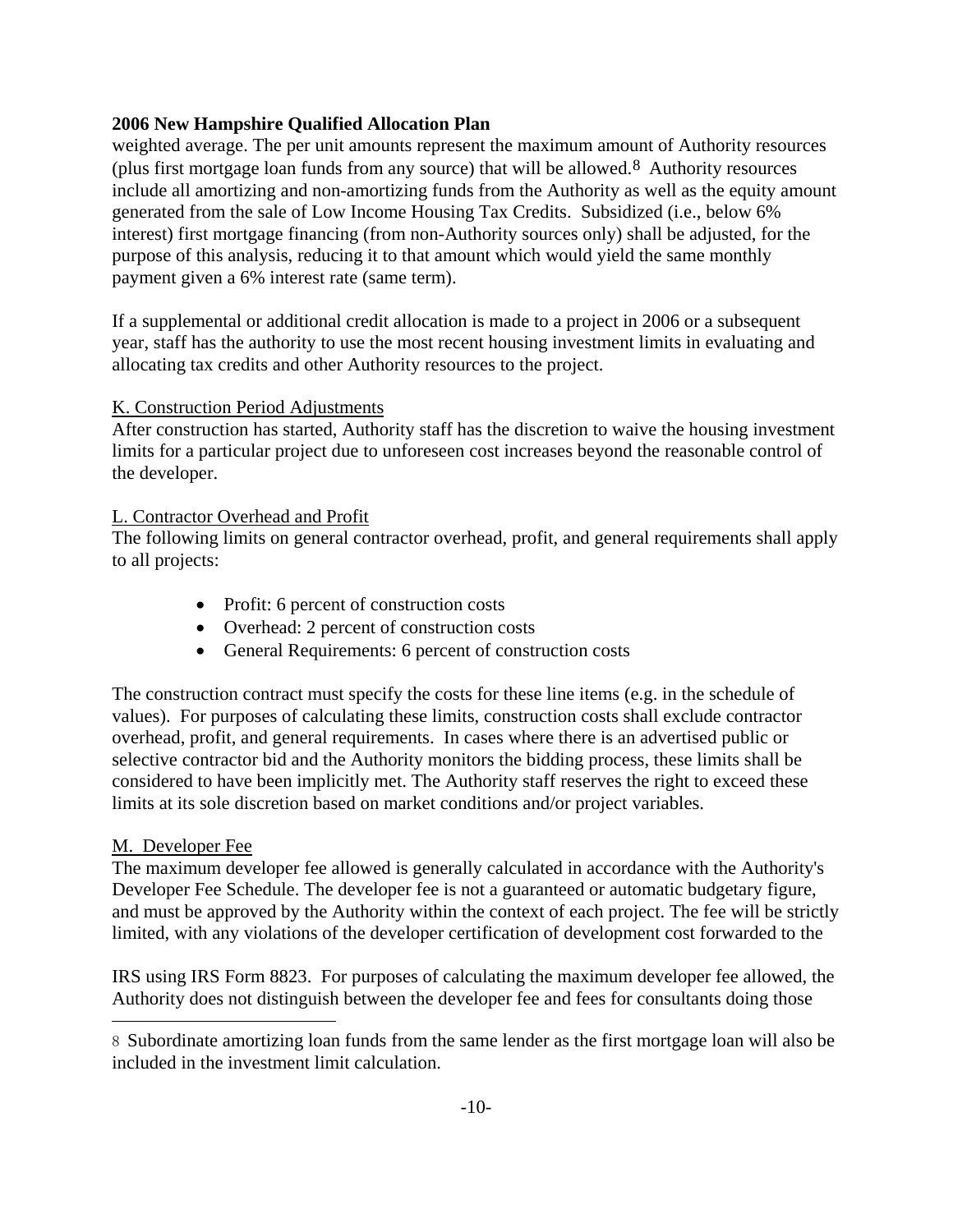tasks typically done by a developer, regardless of whether the applicant is a for-profit or nonprofit entity. "Consultant fees" for professional services such as architectural, engineering, appraisal fees or other highly specialized services are not counted as Developer Fee.

# N. Authority Evaluation and Underwriting Standards

Project applications will be evaluated using the Authority's Underwriting Standards for Multi-Family Finance, and all applications must meet the minimum standards for debt coverage ratio, income and expense trending, operating and replacement reserves etc. A copy of these standards can be obtained from the Authority, or viewed at the Authority's website  $\langle$ www.nhhfa.org $>$ under the Multi-Family Development section. Applications not meeting the underwriting standards may be rejected at the sole discretion of the Authority.

# O. Professional Reports: Appraisal, Phase I, Market Study

j.

Professional studies, if required by the Authority, must be completed by the Commitment phase of the Allocation process (see HFA:109.08A). Certain incentive points are given in the competitive scoring process if various reports are completed at the time of initial application (see HFA:109.07C8.). Consultants for appraisals and market studies are generally chosen through a selective bid to pre-qualified contractors. The Authority will request payment for third party services from the Applicant prior to the bid being awarded.

1. **Appraisal**: Acquisitions costs which exceed the appraised value are generally not acceptable except under extenuating circumstances, which must be stated in writing as

part of the application process. The appraiser must be licensed as a New Hampshire Certified General Appraiser.

2. **Phase I Environmental Report**: A satisfactory Phase I environmental report is a requirement for the allocation of tax credits. The report must meet ASTM Standard E 1527-97 for Environmental Site Assessments. Older buildings planned for renovation should have asbestos and lead testing completed and buildings planned for demolition should have suspect materials tested for asbestos. Issues raised by the Phase I report should be resolved to the extent possible (e.g. further testing of suspect materials). Phase I reports can be contracted directly by the sponsor in all cases.<sup>[9](#page-14-0)</sup>

**3. Market Study**: As required by statute, a market study of the housing needs of low income individuals in the area served must be completed by a third party professional,

<span id="page-14-0"></span><sup>&</sup>lt;sup>9</sup> Projects also applying for Authority capital subsidy financing may need to comply with HUD environmental protocols, so please check with your development officer before proceeding with the Phase I.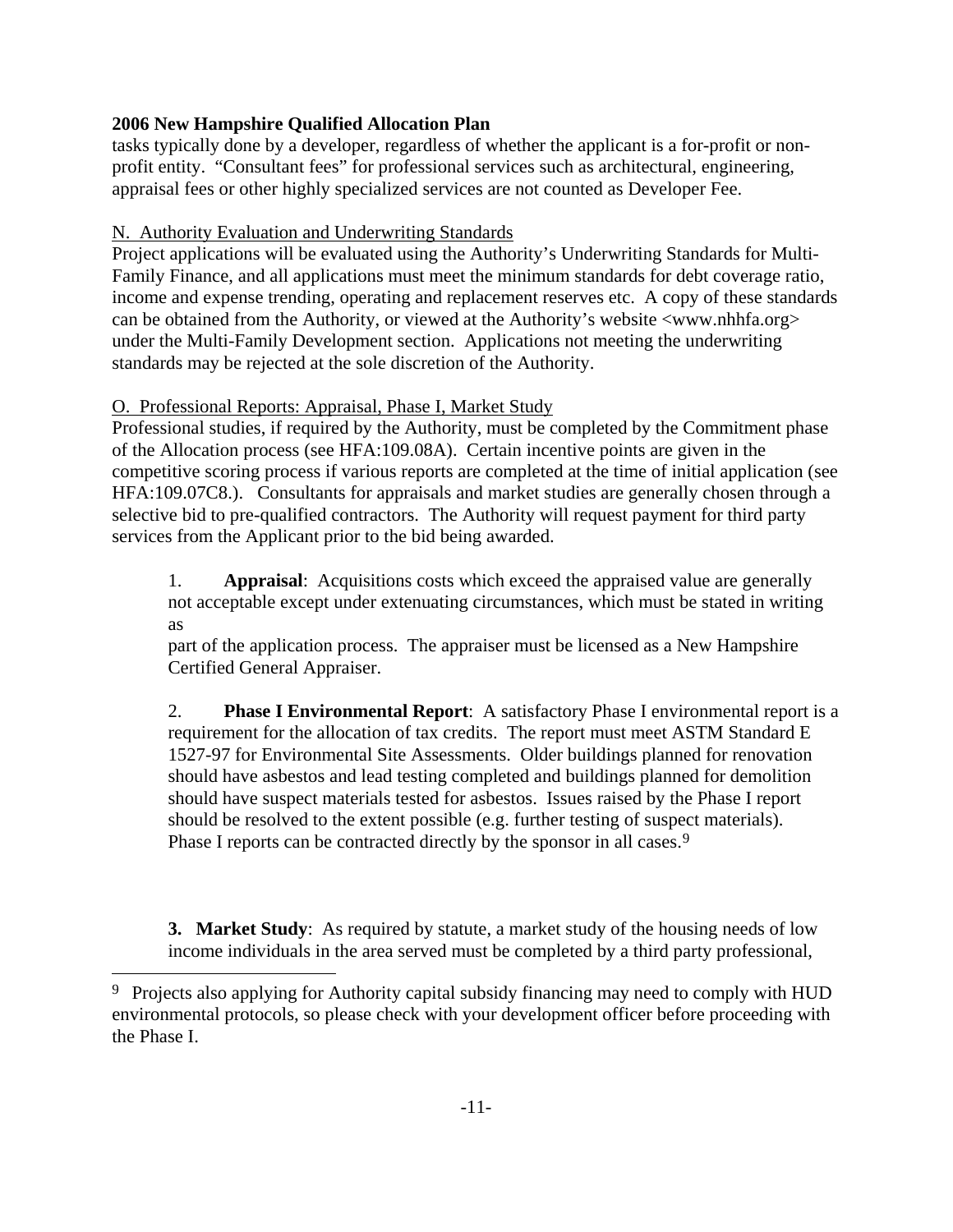approved by the Authority, and done at the expense of the developer. Exceptions may be allowed in situations where relevant market studies were recently completed for the same market area and same developer.

#### P. Extended Use Agreement

IRC Section 42 [Sec. 42(h)(6)(D)] provides a requirement for an Extended Use period of at least 15 years beyond the initial 15 year compliance period. Section 42 (h)(6)(E)(II) provides an exception:

...if the housing credit agency is unable to present during such period a qualified contract for the acquisition of the low income portion of the building by any person who will continue to operate such portion as a qualified low income building. Subclause (II) shall not apply to the extent more stringent requirements are provided in the agreement or in State law. (Emphasis added.)

The Authority has more stringent requirements:

- 1. All Owners (or successors and assigns in interest pursuant to Paragraph 4, below) of the property shall be bound to the LIHTC rent and income limits to be set forth in the Land Use Restriction Agreement (LURA) for 99 years beginning on the date which begins the compliance period, as defined in the LURA. The LIHTC income and rent restrictions set forth in the LURA will not be allowed to terminate at the end of the 14<sup>th</sup> year for any reason. Owners wishing to be relieved of the LURA's income and rent restrictions must follow the process described in Paragraph 2, below.
- 2. Prior to issuance of IRS Form 8609 Low Income Housing Credit Allocation Certification by the Authority, all Owners (or successors and assigns in interest pursuant to Paragraph 3, below) must sign a right of first refusal (ROFR – For Sample, See Appendix). The ROFR shall provide that if the Owner wishes to be relieved of the LURA's income and rent restrictions after the 30 year compliance period, the Owner must use the following procedure:
	- a) The Owner may make a bona fide offer to sell the property to a qualified nonprofit entity for a price equal to or below the minimum set forth as per formula at IRC Section  $42(i)(7)(B)$ . If the qualified nonprofit entity purchases the property pursuant to the offer, the original LURA shall be terminated and no rent or income limitations shall apply. However, the goal is to maintain long-term low income residency and affordability to the extent possible.
	- b) If the nonprofit entity (or its successors and assigns) declines the opportunity to purchase the property or otherwise declines to exercise its right under ROFR, then the Owner shall offer to sell the property to the Authority (or its designee) for the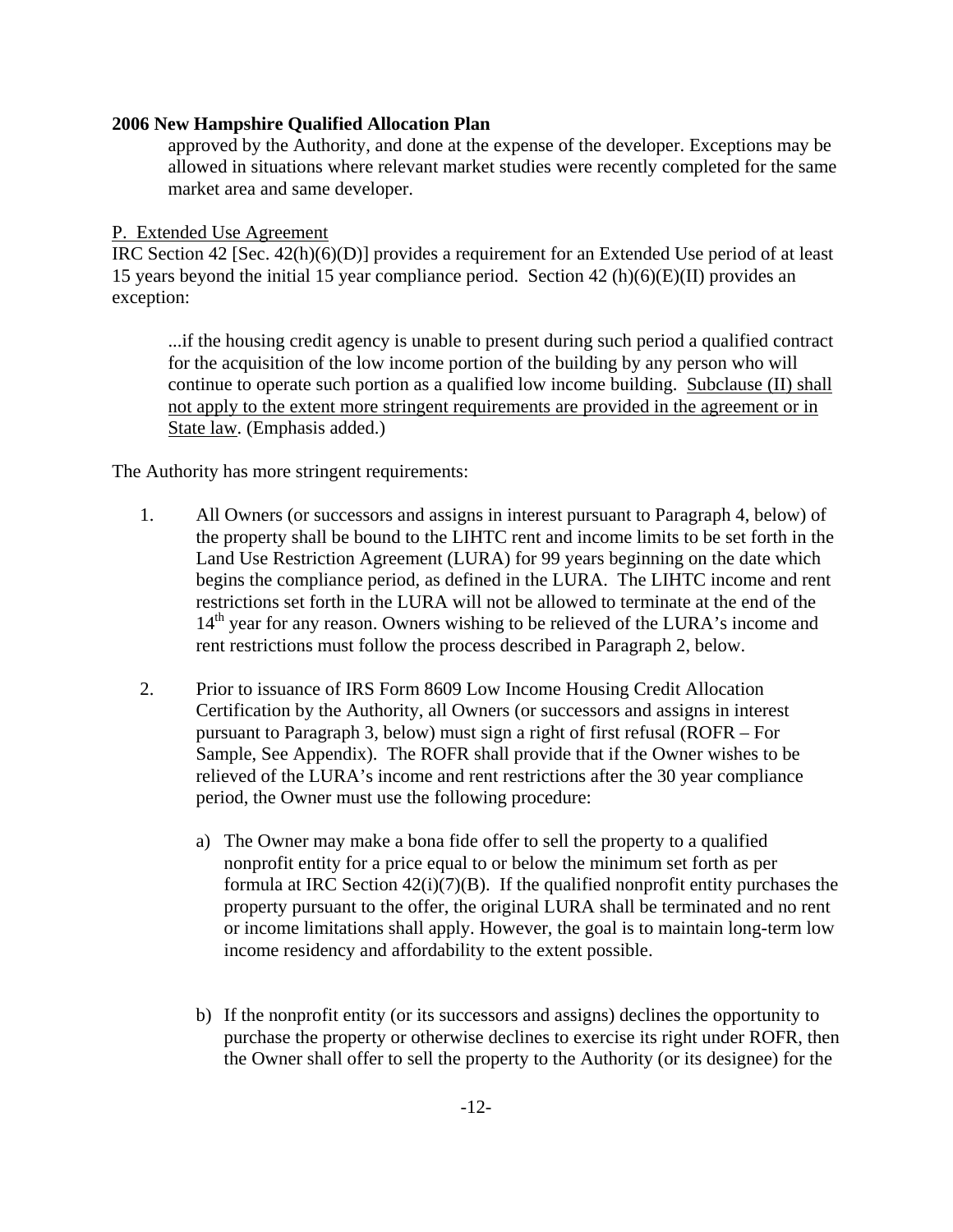same price at which it offered to sell the Property to the qualified nonprofit entity. If the Authority purchases the property pursuant to the offer, either for its own purposes or on behalf of another qualified nonprofit entity, the Authority may discharge the original LURA, renegotiate a new LURA to maintain low income residency and affordability, or use the derived resources to produce an appropriate affordable housing benefit.

- c) If the Authority declines to accept the offer to purchase the property or otherwise declines to exercise its rights under the ROFR, either for its own purposes or on behalf of another qualified non profit entity, the LURA shall be discharged and the Owner is free to sell and/or convert the property to market rents or other uses, after adequate notice to existing tenants and compliance with existing law (including the 3 year tenant protection period cited at Section 42 (h)(6)(e)(ii)).
- 3. The Owner may sell or transfer the Project during the low income compliance period with the prior written consent of the Authority, which consent approves the proposed buyer and the terms of any proposed sale, and which consent shall not be unreasonably withheld provided the Owner and proposed transferee comply with all the requirements of the LURA.<sup>[10](#page-16-0)</sup> The Authority's interest in reviewing the proposed buyer and the terms of any proposed sale of a tax credit property (including the non-LIHTC units) is in maintaining and not jeopardizing the affordability, condition of housing and quality of management of the low income units during the compliance period. The Authority must be satisfied in all respects that the proposed new owner can effectively manage and operate the project (including projected financial viability) as quality affordable housing for the remainder of the low income compliance period.

The Authority shall be under no obligation to approve any sale or transfer, except for ownership transfers using the Right of First Refusal process with a qualified nonprofit entity as described above.

# Q. Tenant Anti-Displacement and Relocation Policy

j.

Permanent displacement of tenants is strongly discouraged. The Authority reserves the right to reject any applications that fail to minimize permanent displacement of tenants. Any proposed

temporary and permanent relocation of tenants should generally meet standards equivalent to the federal Uniform Relocation Act (URA).<sup>[11](#page-16-1)</sup>

<span id="page-16-0"></span> $10$  Any sale or transfer of the Project by foreclosure or by transfer of title by deed in lieu of foreclosure is exempt from Authority review as per Section 42.

<span id="page-16-1"></span><sup>&</sup>lt;sup>11</sup> LIHTC projects are not covered by the federal URA unless other qualified federal funding is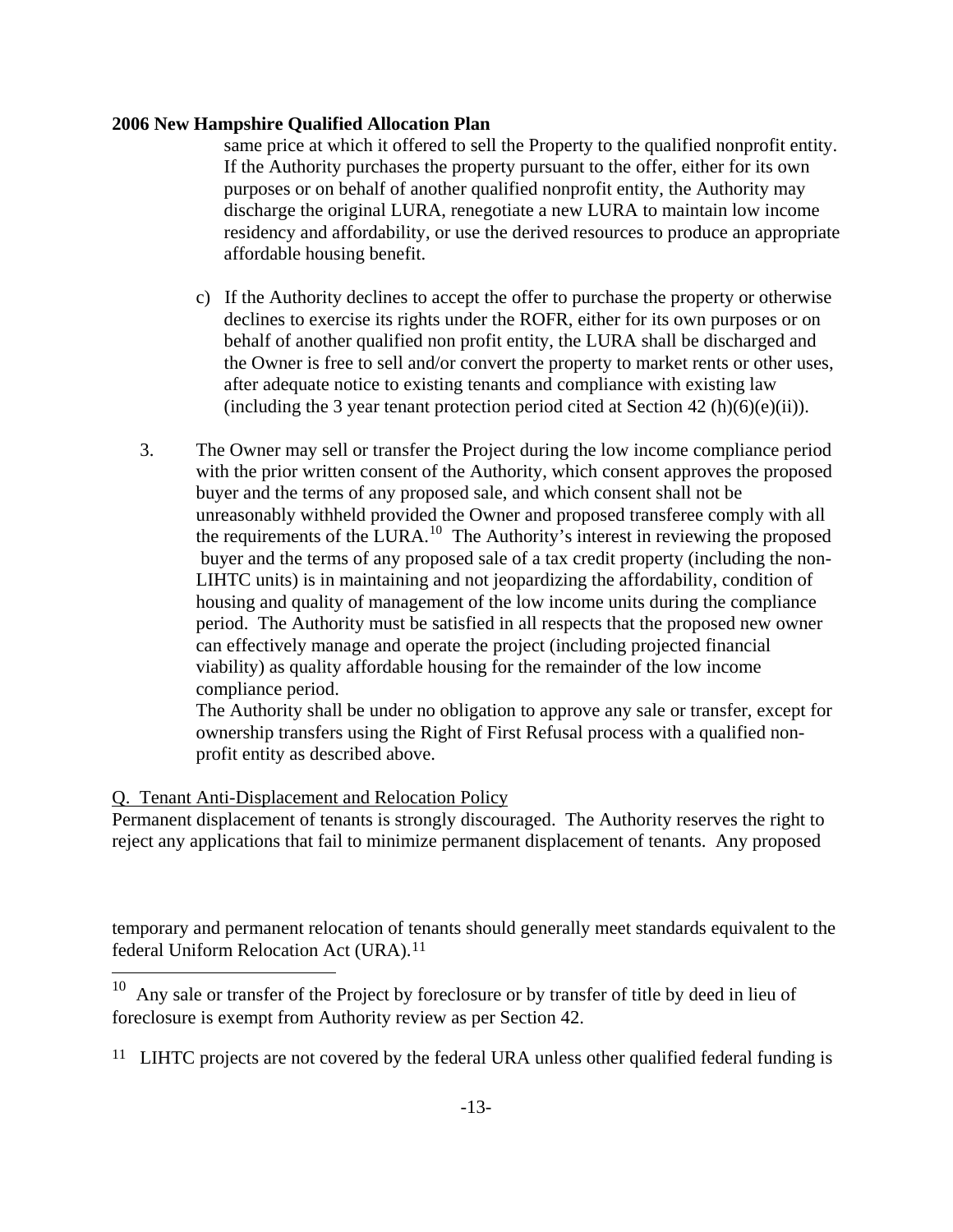# R. Reference and Federal Tax Information Authorization

IRS Federal Revenue Procedure 98-9 established a process for the Authority to check the LIHTC related background of tax credit applicants. Data available to the Authority from the IRS includes a review of the Business Master File, revenue agent reports and other sources of account data. The Authority needs to sign a Memorandum of Understanding with the Internal Revenue Service in order to begin implementing this policy, and has not yet done so at this time. Applicants may be required to submit IRS Form 8821 with their tax credit applications, including separate forms for all general partners[.12](#page-17-0)

Developers new to New Hampshire may be required to provide reference authorization so that references can be checked with lenders and housing officials in other states.

# **HFA:109.06 APPLICATION PROCESSING - SELECTION AND RESERVATION**

There are three phases of application processing - the **Reservation Phase**, **Commitment Phase** and the **Allocation Phase**. All applications shall be submitted on the application form provided by the Authority.[13](#page-17-1) All applications must be submitted by the appropriate deadline (See HFA:109.04). Applicants are encouraged to submit applications early and/or discuss preliminary

proposals with LIHTC program staff in order to facilitate the development and tax credit process. Incomplete applications will be rejected without further processing, though minor variances may

be waived at the discretion of the Authority. The Authority reserves the right to seek clarification of applications for purposes of establishing scoring.

#### A. Supplemental Allocations and Credit Exchanges

Applications for supplemental credits (after having received a carryover allocation in a previous year) and credit exchanges may be made at any time, and will be evaluated outside of the competitive scoring process. Reservations of supplemental credits and credit exchanges meeting the requirements of HFA:109.05D can be approved by Authority staff without further Board or Multi-Family Housing Committee approval. See section HFA:109.05B for further information.

# B. Evaluation of Applications

i.

involved in the project such as CDBG, HOME or project based Section 8 vouchers.

<span id="page-17-0"></span><sup>12</sup> IRS documents can be secured on the internet at www.irs.ustreas.gov

<span id="page-17-1"></span><sup>13</sup> The application can be secured from the Authority's website [www.nhhfa.org](http://www.nhhfa.org/) under the Multifamily section. Applications must be e-mailed to [mkoppelkam@nhhfa.org](mailto:mkoppelkam@nhhfa.org).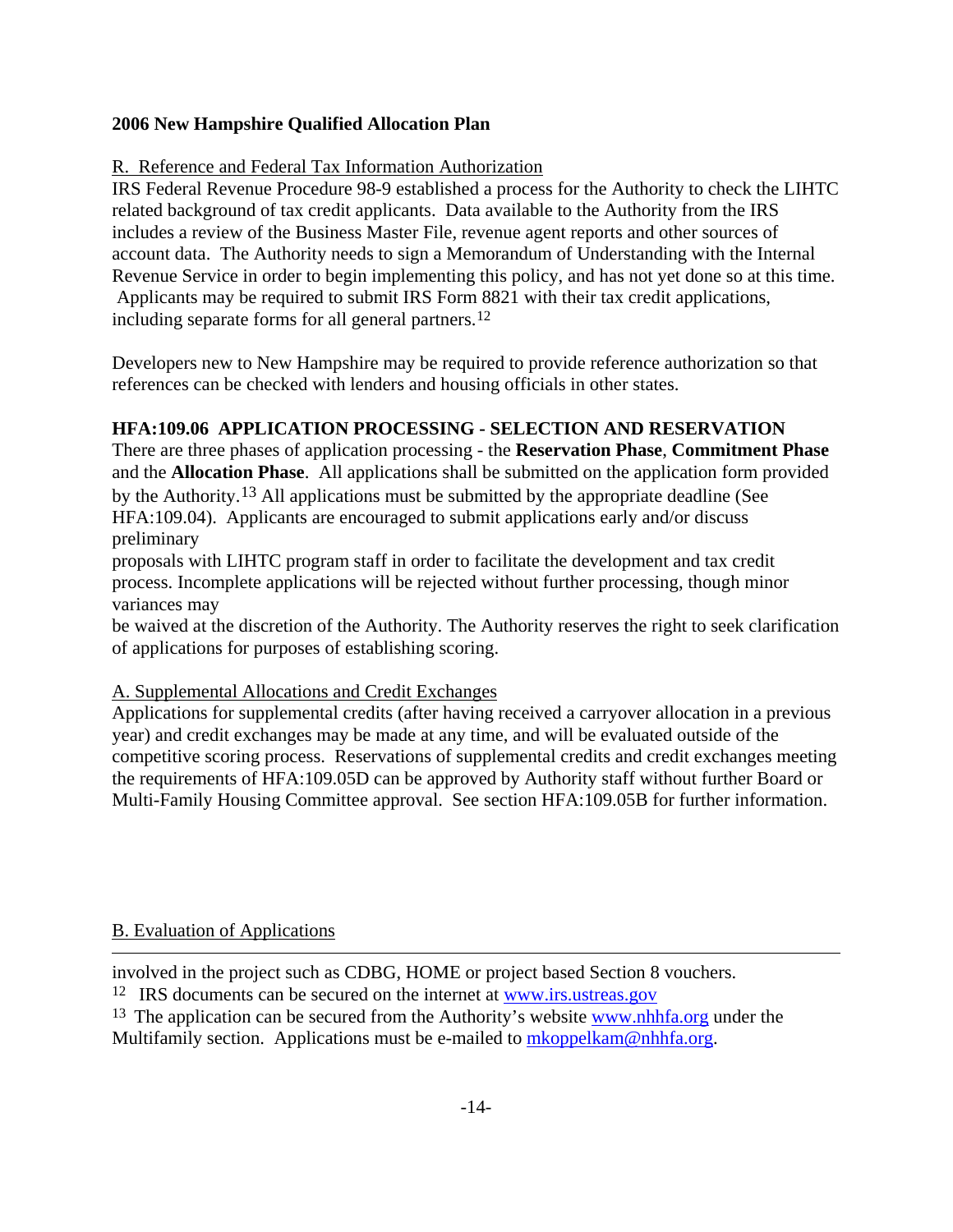All applications are checked against the General Threshold Criteria (HFA:109.07) and checklist (Appendix C). Contacts may be made with local municipal officials, cited funding sources, management companies, equity investors, etc. **Projects may be rejected at any time during the allocation process at the sole discretion of the Authority for failure to meet the General Threshold Criteria.**

Upon satisfactory completion of the Application Threshold Requirements, the project will be scored and ranked in accordance with the Scoring Criteria described in HFA:109.07C of the Allocation Plan. Projects shall be recommended for a Reservation of tax credits based on the competitive scoring results. Projects must receive a minimum of 60 points to be eligible to receive a tax credit reservation in Round 1, and a minimum of 40 points in Round 2 and thereafter.

In a situation where only partial credits are available for the next highest scoring project, the Authority will retain the right to bypass that project, and either give credits to other projects lower in the scoring ranking which can more reasonably use the remaining credit amount, or use the credits in a future round.

If a partial allocation is offered, the Authority must be convinced that a project can be appropriately phased or down-scaled, that the project's feasibility is not conditioned upon receipt of a future additional Reservation, and that the project can retain its Scoring Criteria ranking. The Applicant must demonstrate the ability to meet these criteria within 21 days of notification by the Authority. If the project fails to show it can work with the credits available, the Authority may proceed to reserve credits for lower scoring projects, or use the credits in a future round.

The Reservation (or rejection) of tax credits shall be made by the Authority's Board of Directors (except for supplemental credits and credit exchanges, as described above). Applicants not receiving a Tax Credit Reservation will be considered rejected for that application round, but can be considered in subsequent rounds. These Applicants may be placed on a waiting list until the end of the calendar year in which the application was received. Applicants must submit a request to be placed on a waiting list within 30 days of notification that tax credits have not been awarded during that round and pay the appropriate fee (HFA:109.05E) , or the application will be considered withdrawn. Applicants on the waiting list will not receive any ranking priority and will compete equally with all other applicants in any subsequent rounds in that same calendar year. The Authority may require the Applicant to submit amendments to the application and the Applicant will be required to meet any changes in the IRC 42 or the Allocation Plan.

The Authority may consider making a reservation of tax credits for an application received after the Round 2 deadline provided there are tax credits available and there are no otherwise eligible and/or appropriately sized projects remaining from that round. The Authority may at its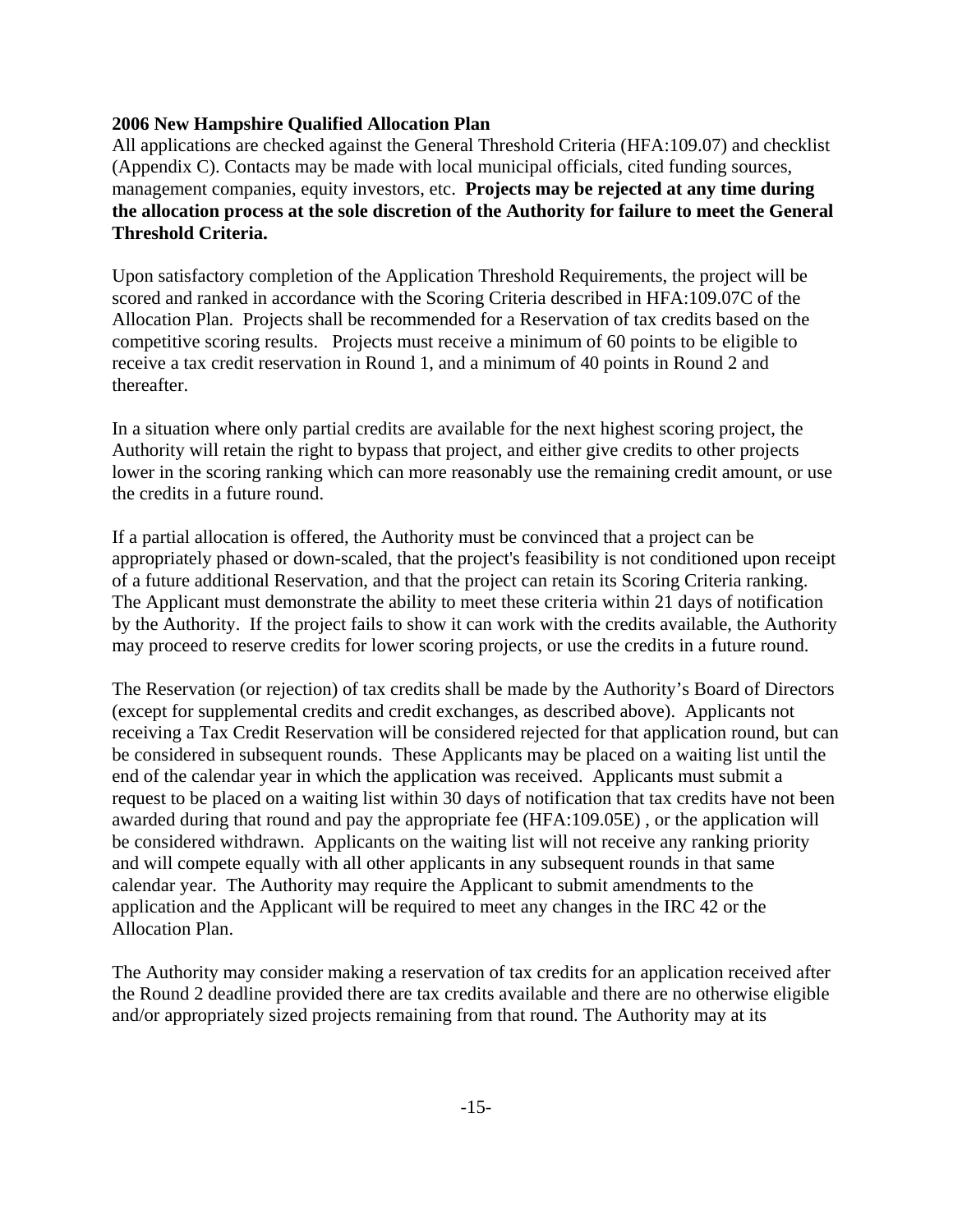discretion elect to reserve less tax credits than are otherwise available in any given application round.

#### C. Conversion to Out-of-Cap Project

In the interest of making the most efficient use of New Hampshire's housing related resources, the Authority reserves the right to remove a project from the competitive process, regardless of potential score, and convert the project to an "out of cap" bond financed project. This would be premised on project feasibility under a tax exempt bond financed scenario (construction and/or permanent), as determined by the Authority. However, once removed from the application round, the Authority cannot guarantee successful bond financing for the project.

D. Tiebreakers - In the case of a scoring tie between two or more projects where only a subset can be awarded a credit reservation, the tiebreakers shall be:

1. The project with the highest percentage of tax credit eligible family units, compared to total units.

2. If still tied, location in town with the lowest percentage of family units as reflected in the table shown as Appendix M(Location Points), e.g., location in Column A beats Column B, etc. For purposes of this tiebreaker, towns not shown shall be considered to be in Column C.

3. If still tied, the most efficient use of tax credits (i.e., lowest amount of tax credit dollars per rent restricted unit).

#### E. Determination of Credit Amount

The Authority performs a comprehensive financial analysis of the proposed project at three separate stages: the Reservation Phase, Application for Carryover Allocation, and Application for Final Allocation. Based on the Authority's analysis, the project will receive no more than the tax credit amount required for the project's feasibility, assuming the project qualifies for at least that much credit.

To determine the tax credit dollar amount, the project application will be underwritten using the Authority's underwriting criteria (see HFA:109.05N). The development and operating budgets will be reviewed for reasonableness, and line items may be adjusted up or down by the Authority based on this review. Projects will be underwritten based on an equity investment rate that corresponds to prevailing syndication market rates. Projects will generally be underwritten assuming the maximum debt based on a debt coverage ratio (annual net operating income before debt service divided by annual debt service) of no greater than 1.2, with prevailing loan terms for commercial properties. A higher debt coverage ratio may be used in cases of small or special use projects where there is a higher than normal risk.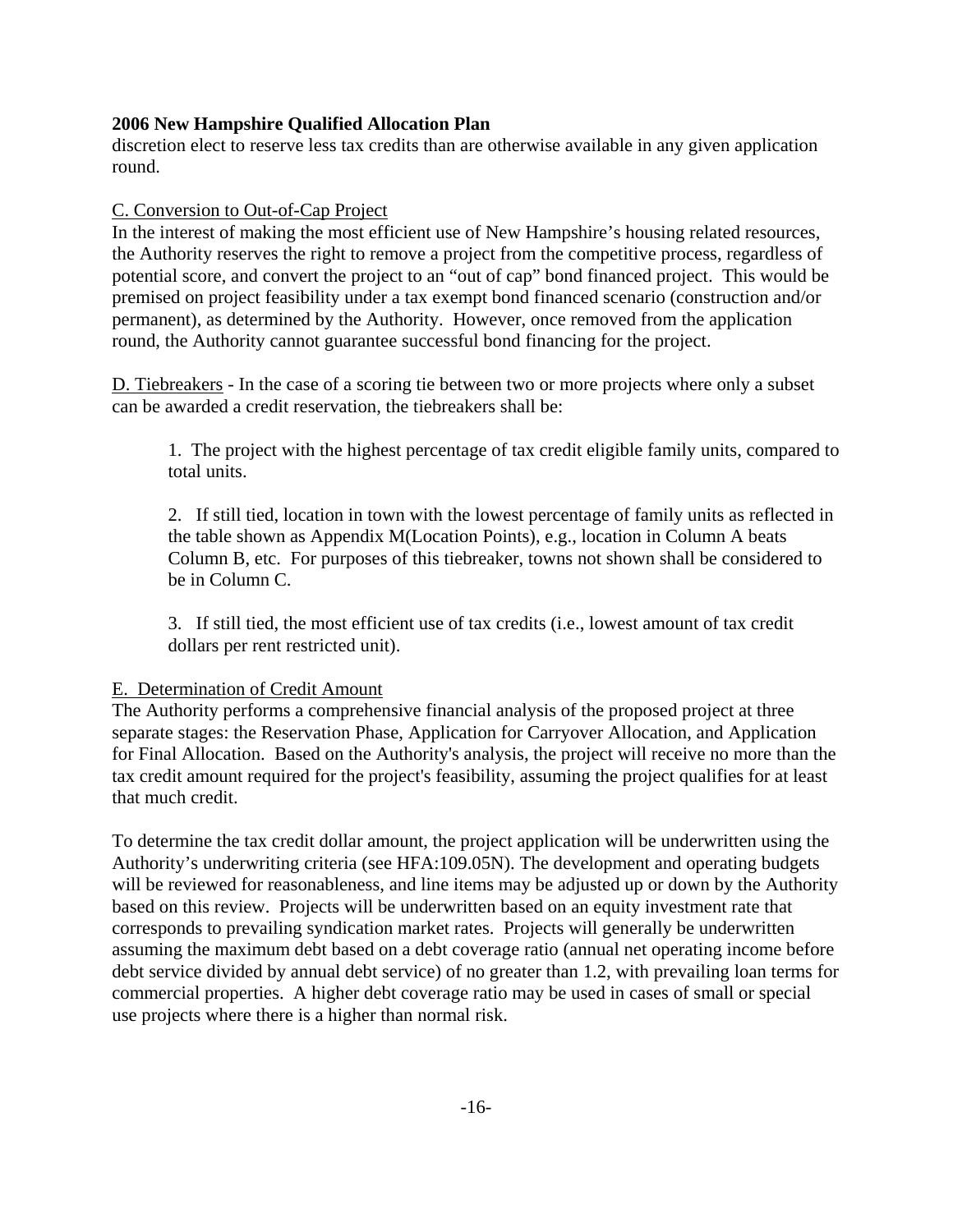The amount of tax credits reserved will establish the maximum tax credit amount that can be allocated to the project without applying for additional credit. Depending on availability, the amount of the Reservation may be calculated using a tax credit rate slightly higher than the prevailing "4%" credit rate for acquisition or new construction or substantial rehabilitation costs financed with federal subsidies, or the prevailing "9%" credit rate for new building or substantial rehabilitation costs not financed with federal subsidies.

#### F. Irrevocable Election

After a Reservation is made, the sponsor may irrevocably elect to lock in the applicable percentage, using the Authority's Binding Agreement and Irrevocable Election document to be executed in the month in which the applicable percentage is elected. Requests for an irrevocable election must be made at least 14 days prior to this deadline. This option is available to the sponsor up until the date the Carryover Allocation Agreement is signed. After that time the rate is set at the date the project is placed in service. For tax exempt bond financed projects using "out of cap" tax credits, the Irrevocable Election must be made in the month the bonds are issued; otherwise the project must wait until the placed in service date.

### **HFA:109.07 SELECTION PROCESS AND CRITERIA**

### A. Overview

In order to meet the State of New Hampshire's housing needs and priorities, as well as make the most efficient use of the tax credits available to the state, this project selection system was created to encourage projects that address specific objectives. These objectives are largely based on conclusions contained in the 2001-2005 Consolidated Plan for the State of New Hampshire.

Applications for Reservation meeting the general program requirements, Application Threshold Requirements listed in Appendix C, and which score competitively, will be recommended to the Authority's Board of Directors for a reservation of credits. Applications should be complete and the required supporting documentation included. Inconsistencies in the application or missing supporting documentation may reduce the project's score or cause it to be rejected. The Authority is not required to notify the applicant of inconsistencies or missing information.

#### B. General Threshold Criteria

Projects may be rejected at any time during the allocation process (from application up to completion and issuance of the IRS Form 8609) at the sole discretion of the Authority for failure to meet the General Criteria listed below:

> • The project location is considered infeasible or inappropriate. For example, proposed sites with severe topographical impediments that would make development abnormally expensive or risky (either from a construction/engineering perspective or from a property management perspective), or a location that is not conducive for senior or family residential use.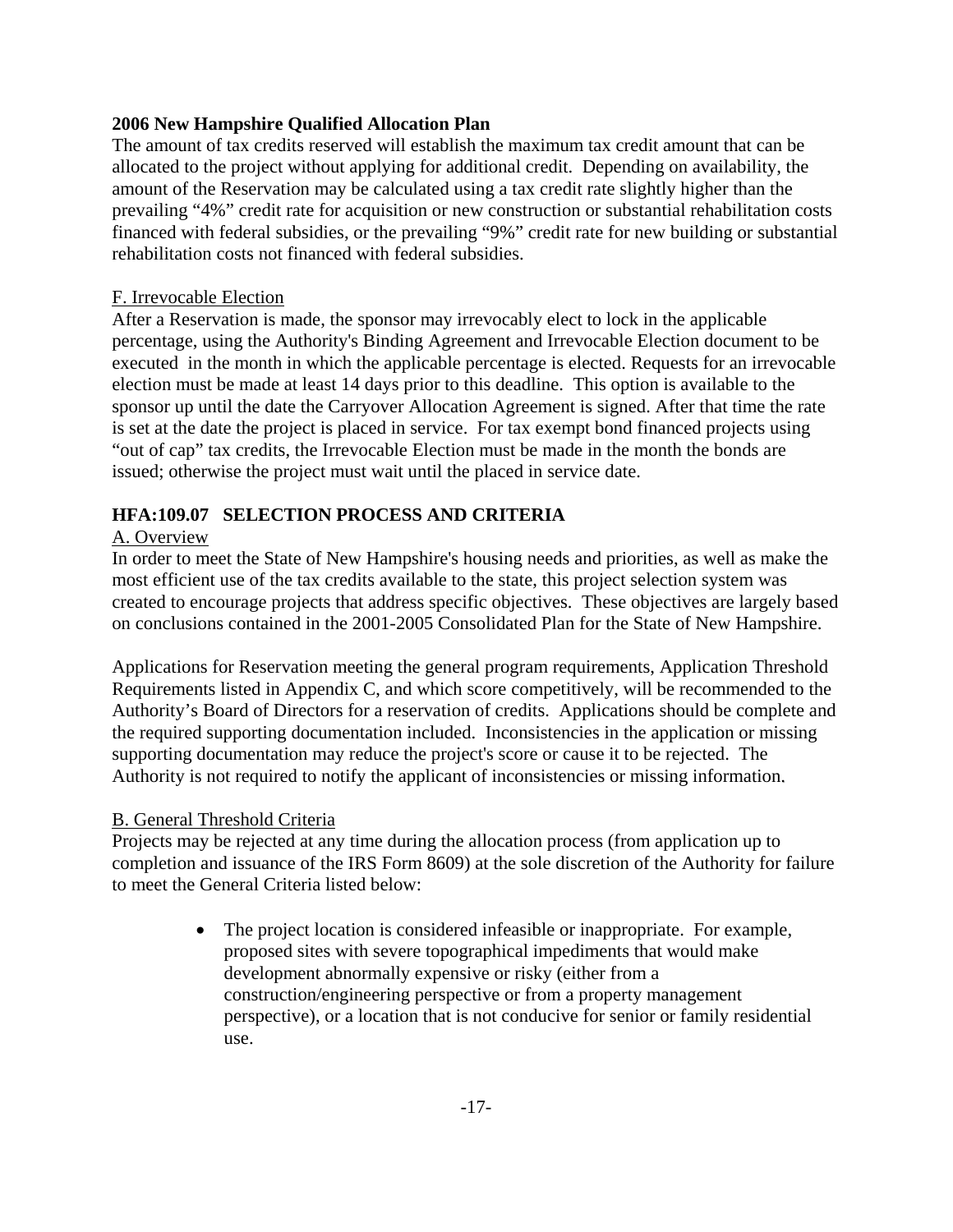- Project or housing characteristics (e.g. style, density, undue concentration of income targeting or large family units) are inappropriate for the neighborhood, do not appear to satisfy market need, or there is undocumented /unsupported market demand.
- The project's developer or any party affiliated with the development team does not have the experience or ability to successfully complete the project or has failed to meet the objectives of the program on past proposals.
- The project's management agent or general partner has a history of chronic noncompliance in accordance with HFA:109.16, has failed to meet the requirements of the LURA for previous projects, or has any significant negative tax credit history with other state tax credit allocating agencies as documented in IRS records (see HFA: 109.05R).
- The project's developer, management agent, or anyone affiliated with the general partner is or has been noncompliant or otherwise in default with this or any other Authority program as determined by the Authority.
- The developer or general partner(s) has another tax credit project that has not started construction within six months from the LIHTC commitment date.
- Development costs in total or in part, including but not limited to developer fees, intermediary costs, and syndication expenses are judged to be unreasonable.
- The project is determined to be financially infeasible due to high costs and/or lack of adequate financing sources. The Authority concludes that the project will not be able to satisfy the criteria of the Commitment Requirements (listed in Appendix D) in a timely manner. For example, serious issues need resolution, such as planning, zoning, permits or land use requirements, environmental issues, the ability of the sponsor to apply for or obtain grant or debt financing, problems with statutory requirements, etc.

Note that representations made about the project relating to factors that are used in the selection and scoring criteria may not be changed without the approval of the Authority, and will be enforced by the LURA (See HFA:109.11). Tax credit reservations may be rescinded if the project changes in a way that reduces the initial score at the sole discretion of the Authority (see HFA109.08A Commitment Phase).

A change in the project ownership or the management agent from that represented in the application may subject the project to re-evaluation in accordance with the Allocation Plan.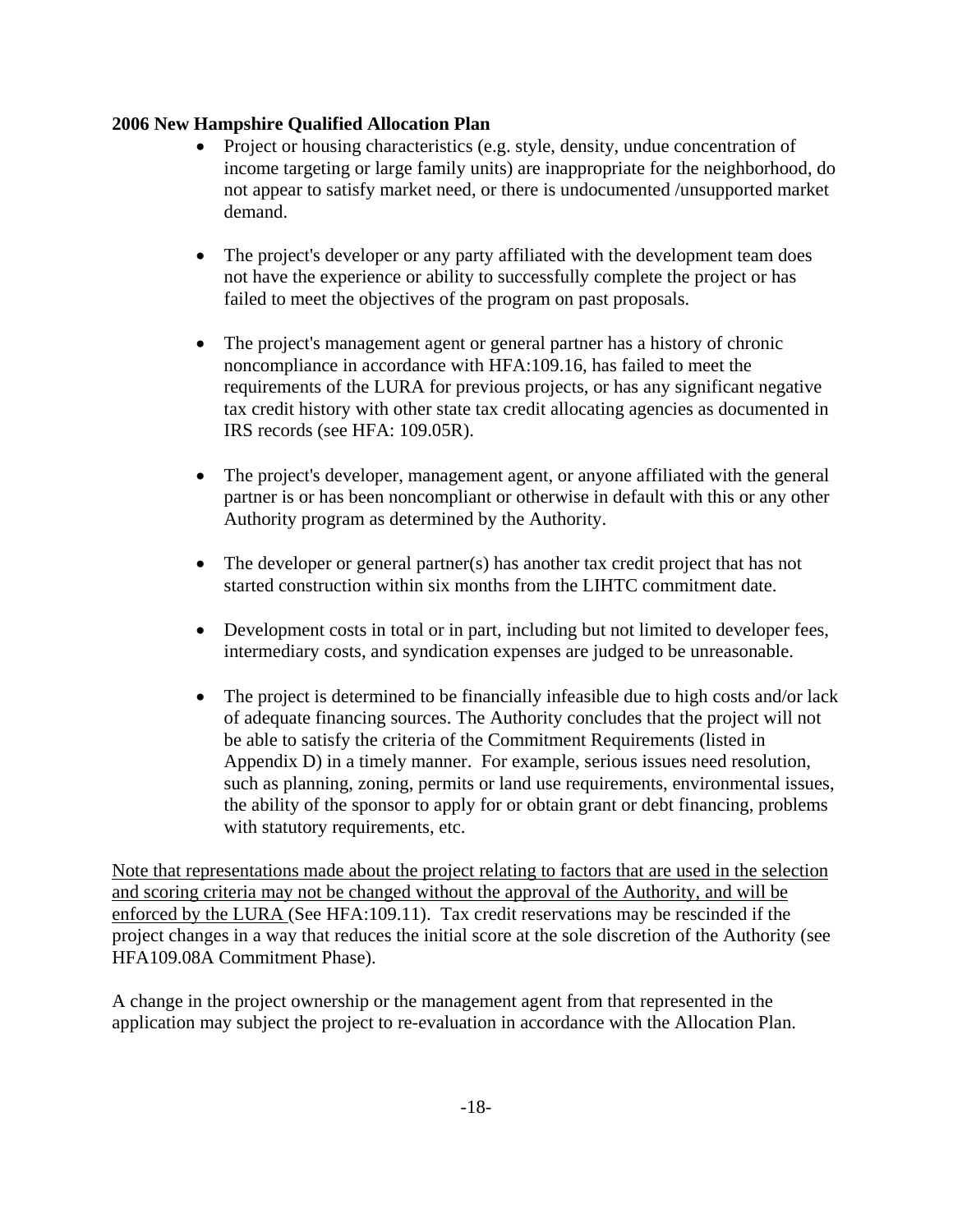1. **Project Impact**  Applicant can score points in only one section in this category:

| a. | 60% net new units in existing downtown or urban locations, infill sites and/or adaptive<br>reuse project. Property must be served by public water and sewer                                        |           |
|----|----------------------------------------------------------------------------------------------------------------------------------------------------------------------------------------------------|-----------|
|    |                                                                                                                                                                                                    | 25 points |
|    | b. $60\%$ net new units                                                                                                                                                                            | 20 points |
|    | c. New construction and/or substantial rehabilitation with construction costs equal to or<br>$1!$ FON $0 \leq 1 \leq 1$ $1 \leq 1 \leq 1$ $1 \leq 1 \leq 1 \leq 1$ $1 \leq 1 \leq 1 \leq 1 \leq 1$ |           |

exceeding 50% of total development cost (including contingency, but not including the cost of land) 5 points

| d. Other projects | 0 points |
|-------------------|----------|

# 2. **Family Units**

An applicant can score points in either section in this category: a and/or b. Projects cannot have "senior" or over-55 designation.

a. Family projects with greater than or equal to 90% of the units having 2 or more bedrooms. 15 points

b. Family projects with >10% of the units having 3 bedroom units.

5 points

# **2006 New Hampshire Qualified Allocation Plan**

Under no circumstances will changes to the project ownership or management agent be allowed without the express written permission of the Authority.

# C. Scoring Criteria

designation.

Each project will be scored using the criteria listed below. Provide documentation where applicable. Any supportive documentation is subject to verification and the Authority may require additional information as a condition of awarding points. The Authority may reject any documentation deemed to be insufficient, unsupported, or inadequate for the particular scoring criteria.

Note for the "family units" definition in category 2 (Family Units) and 6 (Location), more than

90% of the units must have 2 or more bedrooms, and there can be no "senior housing"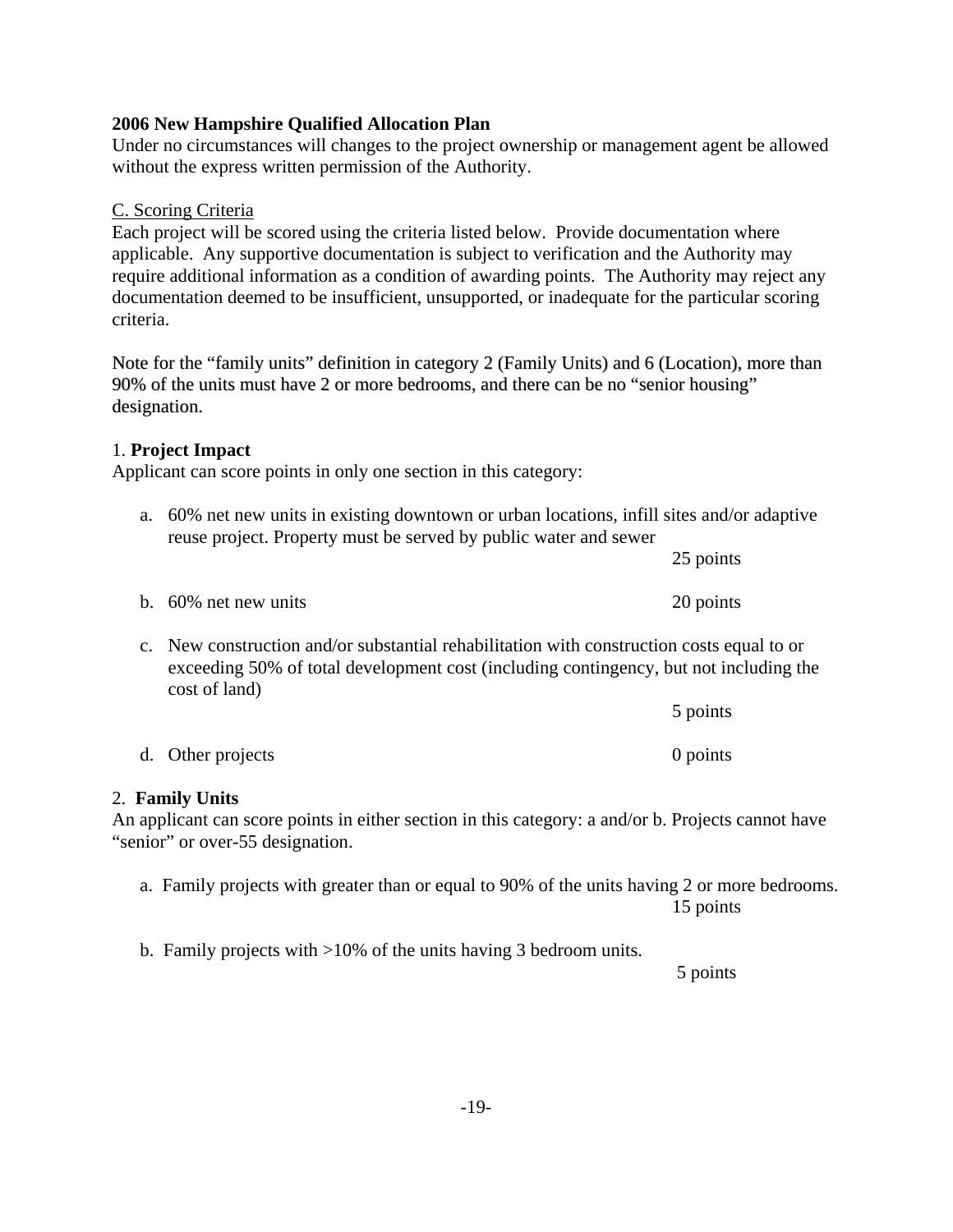#### 3. **Income Targeting**

Greater than 20% of the total number of units reserved for very low income (<=50%MAI) 5 points

### 4. **Service Enriched Housing**

Applicants can secure funding in only one section in this category. To receive points, services must be actively linked to the project, not simply provided to the community at-large and the applicant must submit documentation at application, including a service plan, commitment of financial support, letters of intent to partner/contract from service providers (when services are to be contracted), a marketing plan describing outreach to potential tenants to whom the services are targeted, a description of how the services will be managed and by whom, and other such items as defined and required in Appendix L.

Projects receiving scores in this section must continue in this use for the full compliance period, which will be enforced through the LURA. Projects can score in only one section.

### Family Projects

- a. Service Coordination Service coordination provided on-site to tenants on a regular basis with toll-free telephone availability between on-site visits **and** a commitment of financial support for at least three years. Service coordination must include, at a minimum: service needs assessments of all tenants on move in and annually thereafter; linking tenants to the services/resources they need to remain in independent housing; and community building to assist the residents in meeting their social and emotional needs. 3 points
- b. Service Coordination Plus Service Coordination and at least one additional service designed to help residents attain economic self-sufficiency (ex: computer training, job coaching) regularly provided on-site and a commitment of on-going financial support for at least three years. A minimum of 20% of the tenants selected for occupancy must be families who are identified as needing the services being provided.

5 points

c. Permanent Supportive Housing  $1 - A$  minimum of 20% of the tenants selected for occupancy must be families who are identified as needing the services to maintain permanent housing. The services provided must include, at a minimum: case management and counseling/coaching, job search assistance and support, financial management training and children/youth programs. **Operational and financial support must be provided by the owner.** 

7 points

d. Permanent Supportive Housing 2 – A minimum of 50% of the tenants selected for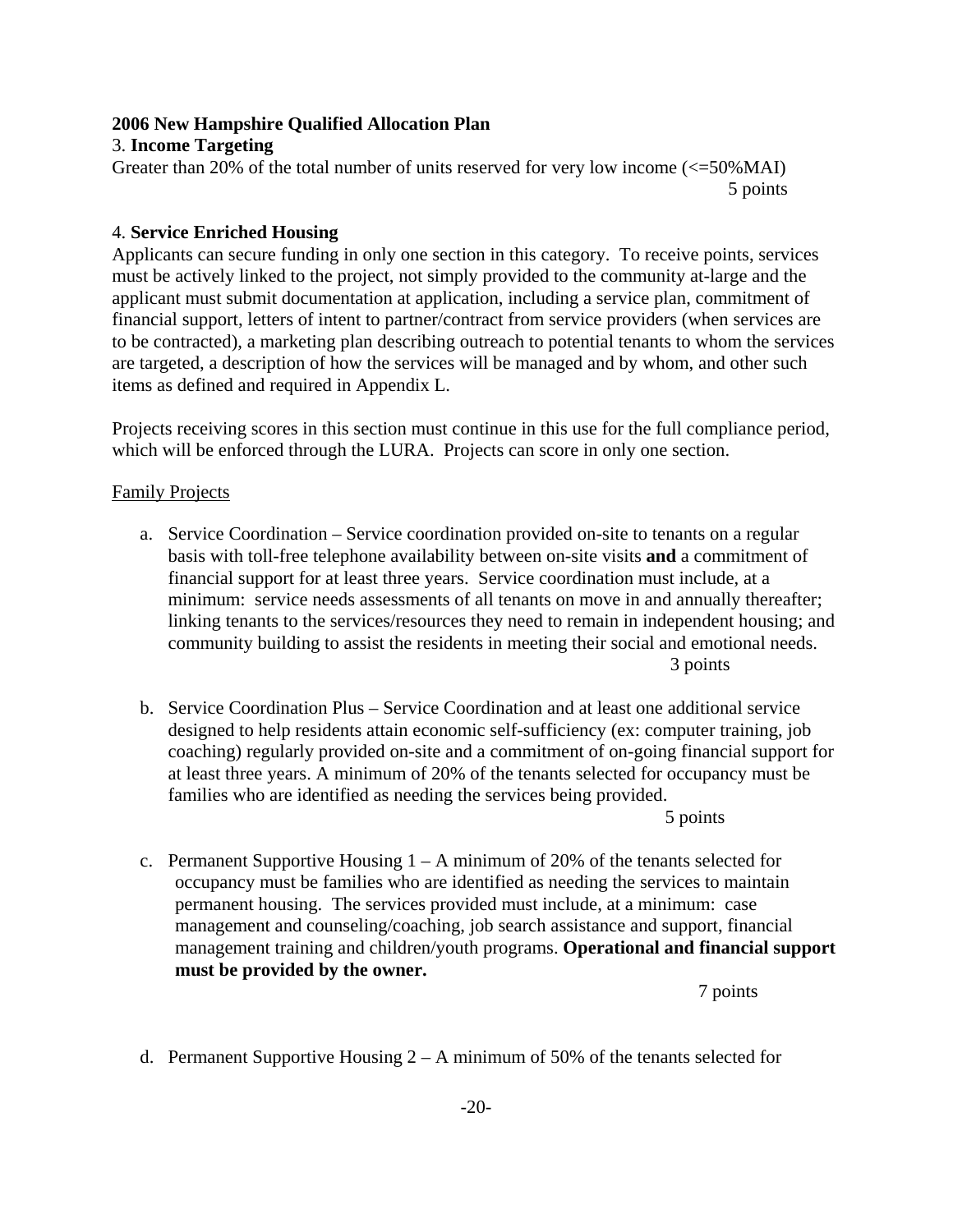#### -21-

#### **2006 New Hampshire Qualified Allocation Plan**

occupancy must be families who are identified as needing the services to maintain permanent housing. The services provided must include, at a minimum: case management and counseling/coaching, job search assistance and support, financial management training and children/youth programs. **Operational and financial support must be provided by the owner.** 

10 points

e. Supportive Housing Serving Homeless – A minimum of at least one member of each household must be homeless or at imminent risk of homelessness immediately prior to tenancy and be identified as needing services to maintain housing. Types of projects eligible for points in this category include, but are not limited to, transitional housing and permanent supportive housing and can include the single room occupancy (SRO) model. Any project scoring in this section must have a design and service package that comprehensively addressed the needs of homeless or at risk clientele.

20 points

### Senior Projects

- a. Service Coordination –Service coordination provided on-site to tenants on a regular basis with toll-free telephone availability between on-site visits **and** a commitment of financial support for at least three years. Service coordination must include, at a minimum: service needs assessments of all tenants on move in and annually thereafter; linking tenants to the services/resources they need to remain in independent housing; and community building to assist the residents in meeting their social and emotional needs. 5 points
- b. Service Coordination Plus Service Coordination and at least one additional service (ex: meals, transportation) regularly provided on-site **and** a commitment of financial support for at least three years. A minimum of 20% of the tenants selected for occupancy must be elderly who are identified as needing the services being provided.

10 points

- c. Congregate Care Substantial level and range of services are integrated into the housing to support tenant needs. Services must include, at a minimum, service coordination (see above), one congregate meal a day and weekly homemaking. A minimum of 20% of the tenants selected for occupancy must be elderly who are identified as needing the services being provided. **Operational and financial support must be provided by the owner.** 15 points
- d. Congregate Care Plus Congregate care and a personal care service package that provides for tenants' intermittent care needs 24-hours a day. The bundled personal care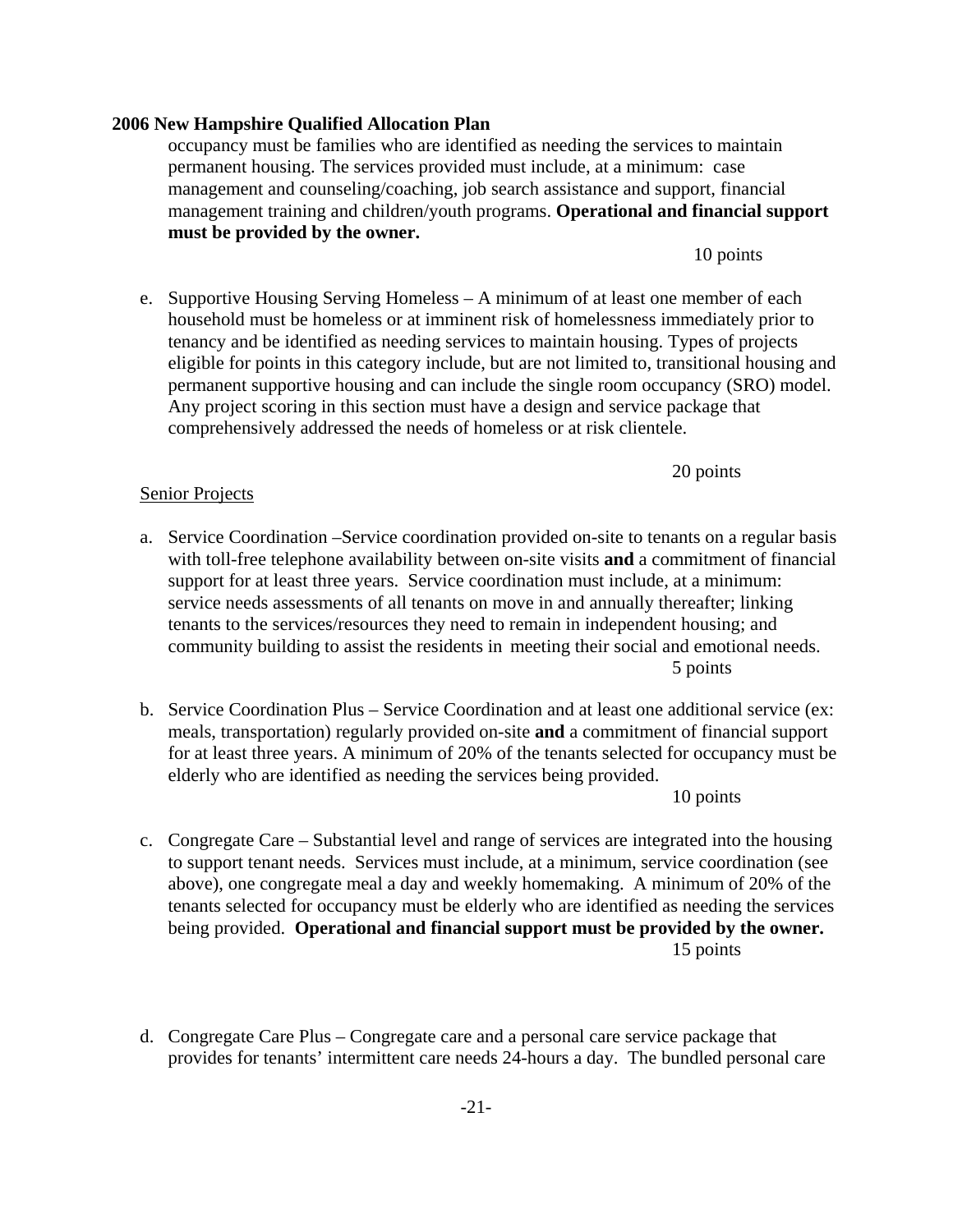# 3 points

authority must be a general or co-general partner .

# 6. **Location**

Scoring for location is by the community in which the project is located. The ranking is based on U.S. Census data regarding the number of rental housing units compared to the number of total

Projects that can demonstrably provide housing to persons on waiting lists for public housing will be eligible for points in this category. To meet this requirement the local public housing

housing units. Applicants can present data regarding college student populations and units as they may affect a community's percentage of rental housing units. Units applied toward this population will not count as "rental housing units" for the purpose of the Location scoring category (but will count as part of the total housing stock). Staff may adjust a community's Location scoring from that shown on Appendix M based on this information. Family and other non-senior projects must score in category 1 (Project Impact) under 1a- or 1b in order to be scored higher than zero in this category. See Appendix M for the community lists. Projects located in:

Family and other non-senior projects:

| Communities with $\langle 15\% \rangle$ rental housing units | 20 points |
|--------------------------------------------------------------|-----------|
| (Column A, Appendix M)                                       |           |
| Communities with $>=15\%$ up to 25% rental housing           | 15 points |
| (Column B, Appendix M)                                       |           |
| Communities with $\ge$ 25% up to 35% rental housing          |           |
| (Column C, Appendix M)                                       | 10 points |
| Communities with less than 700 total housing units           | 5 points  |

Senior projects are not scored on the community lists, but just a or b below.

#### Senior projects:

| Senior project in a city or town that has a completed or approved (i.e., LIHTC) |          |
|---------------------------------------------------------------------------------|----------|
| reservation) family LIHTC project                                               | 5 points |

All other senior projects anywhere in the state 0 points

#### 7. **Neighborhood or Community Improvement**

#### **2006 New Hampshire Qualified Allocation Plan**

5. **Public Housing Waiting Lists** 

services are encouraged to increase affordability. A minimum of 20% of the tenants selected for occupancy must be elderly who are identified as needing the services being provided. **Operational and financial support must be provided by the owner.**

20 points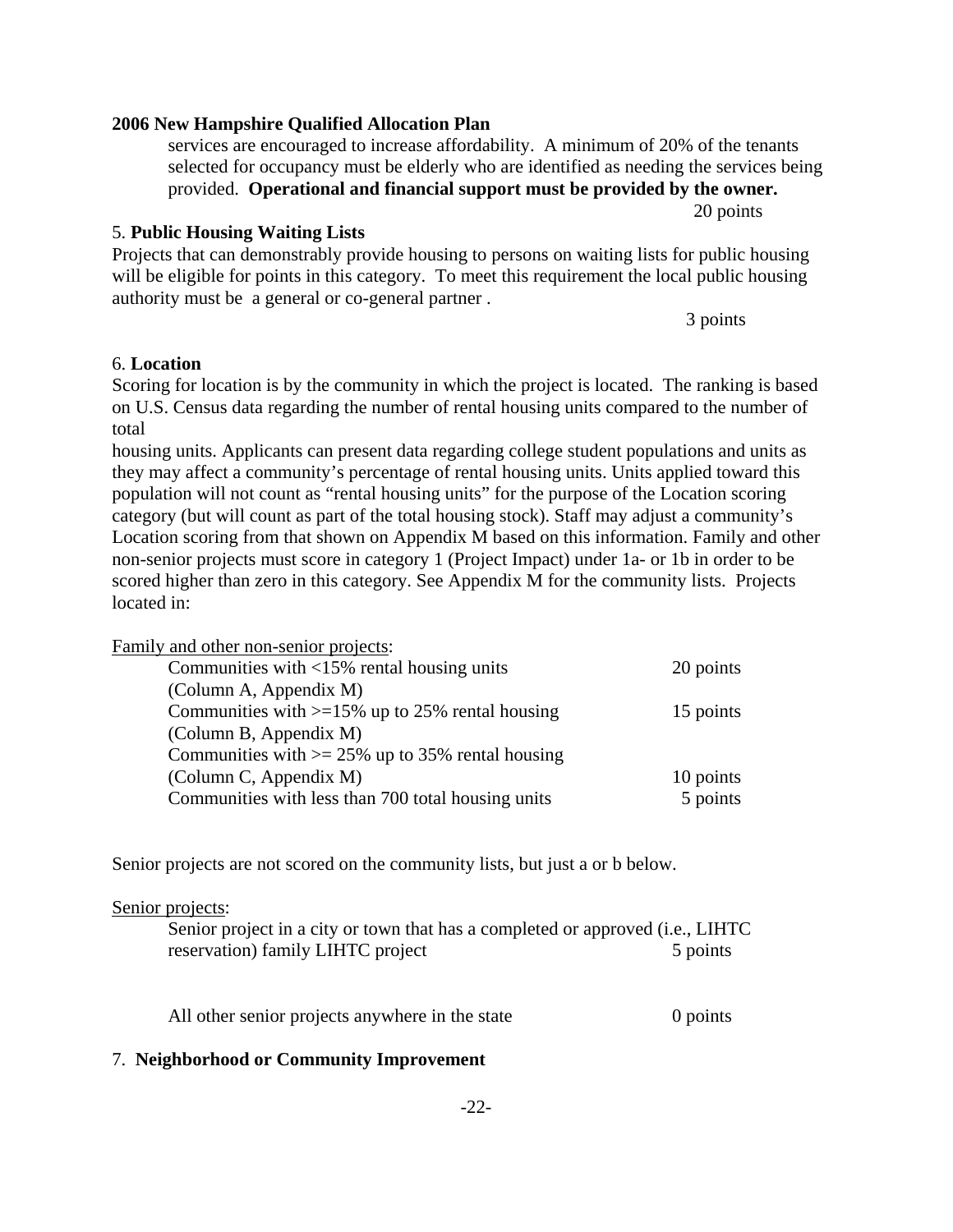Applications can secure up to 15 points in this category (a, b, and c).

a. Points may be awarded for projects which are located in formally designated community revitalization areas, such as HUD Enterprise Zones, Main Street programs, designated blighted areas, or otherwise targeted areas. The minimum size improvement zone for this scoring category is generally a one block area. The formal designation must come from an official act by a government agency, such as a City Council or Town Board.<sup>[14](#page-26-0)</sup> 10 points

 b. Points will be awarded for projects approved for points in 7a which are also in QCT's. 3 points

c. Points will be awarded for projects approved for points in 7a which preserve and renovate existing housing. 2 points

#### 8. **Advanced Projects**

j.

Additional points may be awarded at the discretion of the Authority for advanced progress of the development, as per the following schedule:

| Site Control or                 |                                                                               | 1 point   |
|---------------------------------|-------------------------------------------------------------------------------|-----------|
| Partial Ownership or            |                                                                               | 2 points  |
| Site Ownership                  |                                                                               | 3 points  |
| Phase I Environmental completed |                                                                               | 2 points  |
|                                 | Market Study completed - must be commissioned by the Authority                |           |
|                                 |                                                                               | 2 points  |
|                                 | Grant/Soft Loan Commitment <sup>15</sup> (significant dollar amount) 3 points |           |
| <b>Preliminary Plans OR</b>     |                                                                               | 1 point   |
| Comprehensive Plans and Specs   |                                                                               | 3 points  |
|                                 | Appropriate zoning with no variances or special exceptions                    |           |
| needed                          |                                                                               | 3 points  |
|                                 | Prior phase of project approved for LIHTC and underway <sup>16</sup>          |           |
|                                 |                                                                               | 10 points |
|                                 | All necessary local planning and zoning permits in hand                       |           |
|                                 | including site plan approval except local building permit –                   |           |
|                                 | Project must also secure points under scoring category 9. 17                  |           |

<span id="page-26-0"></span><sup>14</sup> Federal new market tax credit designations are eligible.

<span id="page-26-1"></span><sup>&</sup>lt;sup>15</sup> This category can include commitments of Authority funds.

<span id="page-26-2"></span><sup>16</sup> Assumes Authority knew of multiple phasing during first phase.

<span id="page-26-3"></span><sup>17</sup> As evidenced by permit status letter (not an "opinion letter") from sponsor's attorney or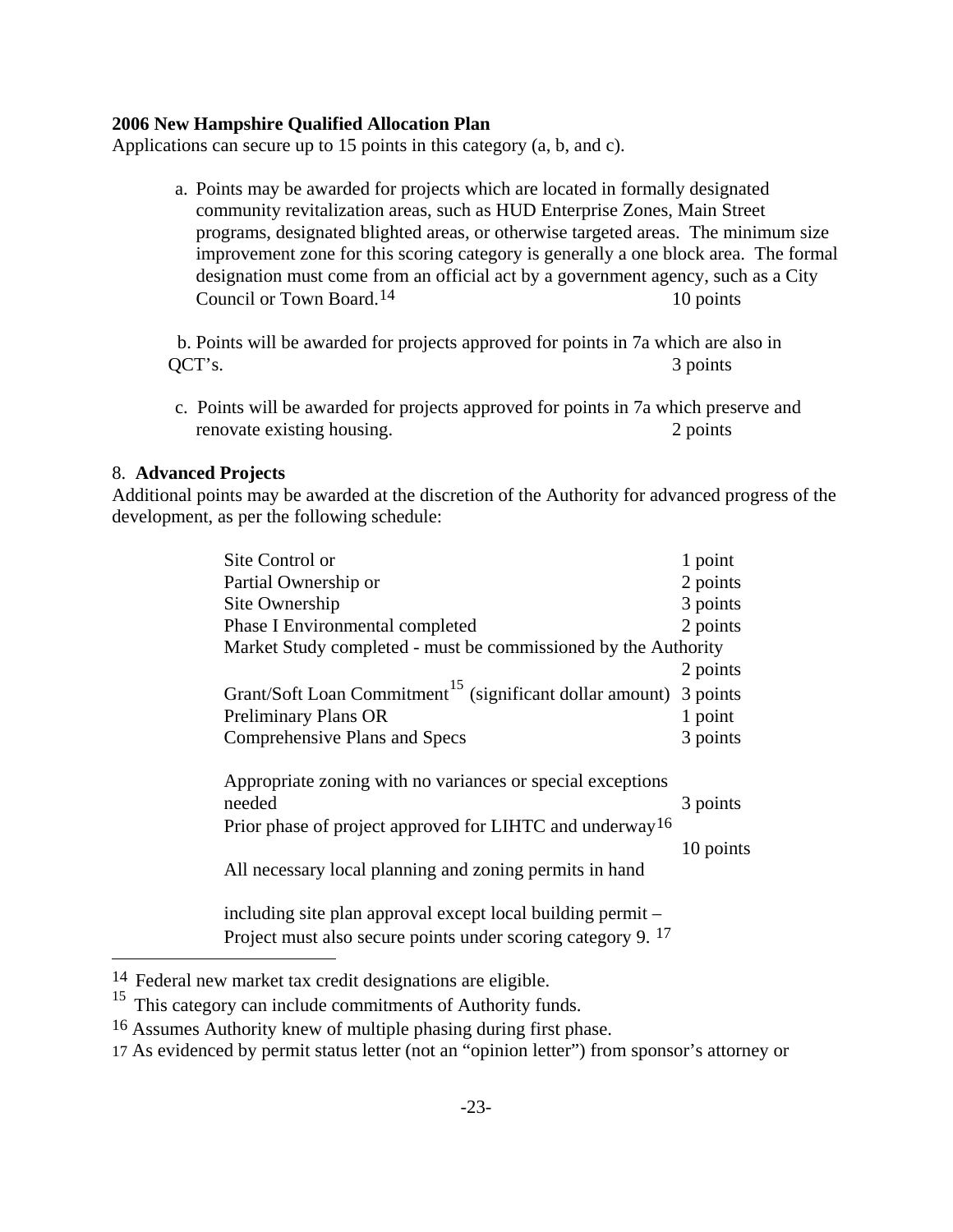10 points

Maximum for Category 36 points

9. **Conceptual Plan Submission** - Submission of satisfactory conceptual plans to Authority 60 days prior to application deadline (see HFA:109.05G - Conceptual Level Submittal for detail)<sup>[18](#page-27-0)</sup> 10 points

#### 10. **Project Grants and Assistance**

An applicant can score points in either of the two sections in this category: a and/or b.

a. Projects which have a new rental assistance subsidy for at least 80% of the units, for at least 15 years. Authority project based Section 8 units are not eligible.

10 points

or

Projects which have a significant rental assistance subsidy for 25% of the units, for a minimum of 5 years. Authority or local PHA project based or special voucher program Section 8 units are eligible. 7 points

b. Projects which have a contribution of a significant amount of CDBG, Neighborhood Housing Services, Rural Development, or other subsidized loans or grants, including the Federal Home Loan Bank Affordable Housing Program (AHP), at a rate below the Applicable Federal Rate (AFR) and/or are non-amortizing. Authority administered funds are not eligible for this point category.  $\frac{5}{9}$ 

#### points

#### 11. **Tenant Ownership**

Project proposal has a specific and credible plan (including funds for organization of the tenants and professional representation) to establish tenant ownership of the project (or all of the individual units) after the initial 15 year compliance period. 2 points

#### 12. **Participation of Local Tax-Exempt Organizations**

(Applicant can score in a or b but not both)

a. New Hampshire nonprofit corporation (or a wholly owned subsidiary) or a local housing authority is project sponsor and sole general partner. 5 points

i.

project engineer.

<span id="page-27-0"></span><sup>18</sup> Submission of a complete Round 1 or previous year application for essentially the same project will suffice as a conceptual plan submission for Round 2.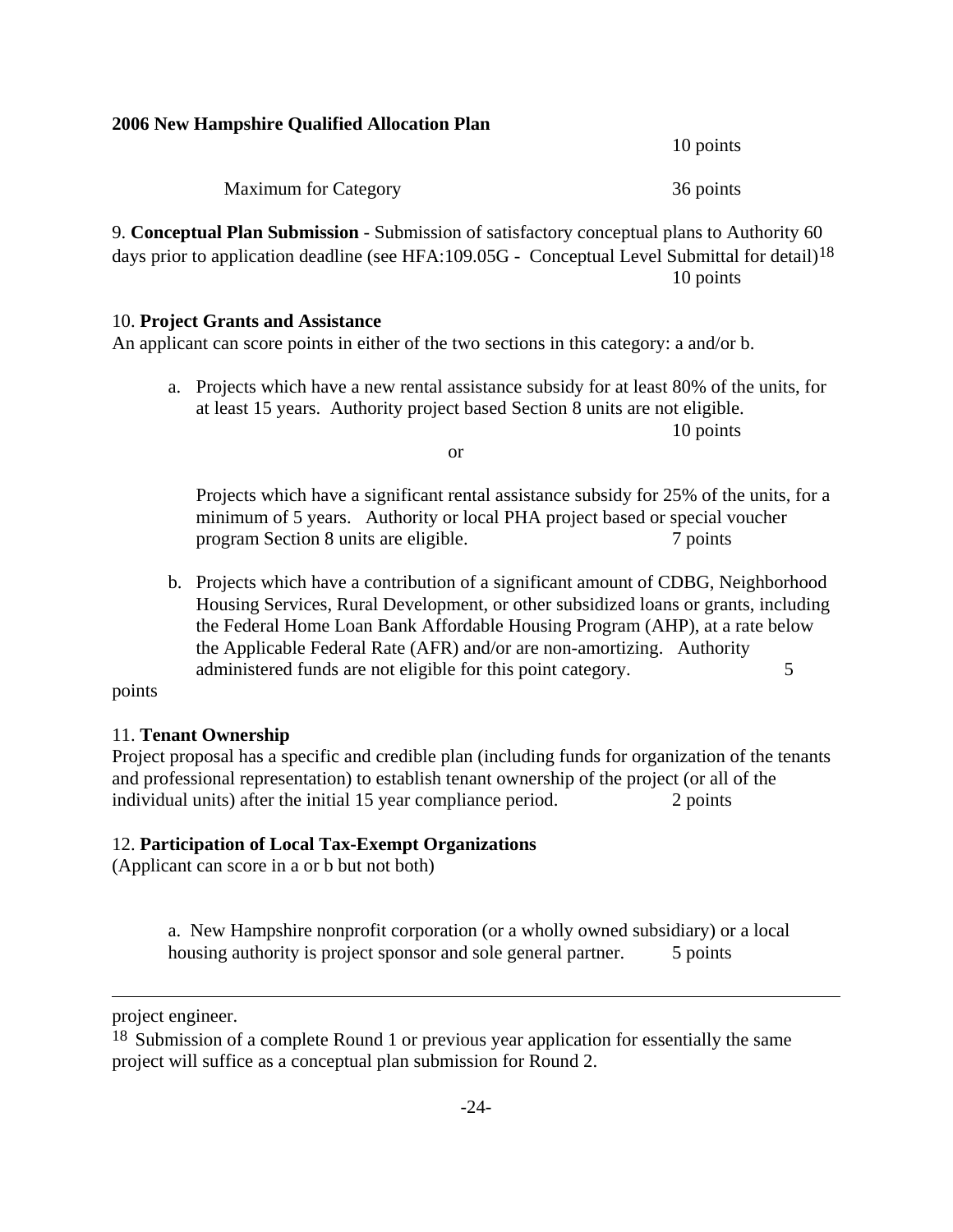b. Nonprofit is an official CHDO<sup>[19](#page-28-0)</sup>.  $10 \text{ points}$ 

# 13. **Local Support**

i.

Project is supported by local elected public officials, local housing authority, local community development organizations, with written documentation. Scoring correlates with the perceived level of local support.

14. **Management Experience**

To receive points for this category, the proposed management agent must complete and submit the Management Questionnaire (Appendix F of the application). In addition, the developer must have a letter of interest from the proposed management agent, to be included in the application. Applicant can score points for either a, b or c.

a. Developer's proposed management agent has demonstrated experience defined as having managed a tax credit property which has had at least one compliance monitoring review, has met the Annual Training requirements and does not have a history of noncompliance (see HFA:109.16), or 10 points

b. Developer's management agent meets the experience requirements as defined in the Management Questionnaire, or 8 points

c. Limited or insufficient property management experience 0-5 points

# 15. **Developer Experience With the Authority**

The developer or any individual that is part of the development team:

- has any outstanding obligations (including compliance fees) on any Authority financed or tax credit project owed to the Authority of more than 30 days in arrears;
- is involved in or has had other tax credit projects which have non-compliance issues(as defined by HFA:109:16);
- the project's developer, management agent, or anyone affiliated with the general partner is or has been noncompliant or otherwise in default with this or any other Authority program as determined by the Authority;

0 to 5 points

<span id="page-28-0"></span><sup>19</sup> CHDO – Community Housing Development Organization approved by the Authority and meeting HUD's criteria per CFR 24 Part 92.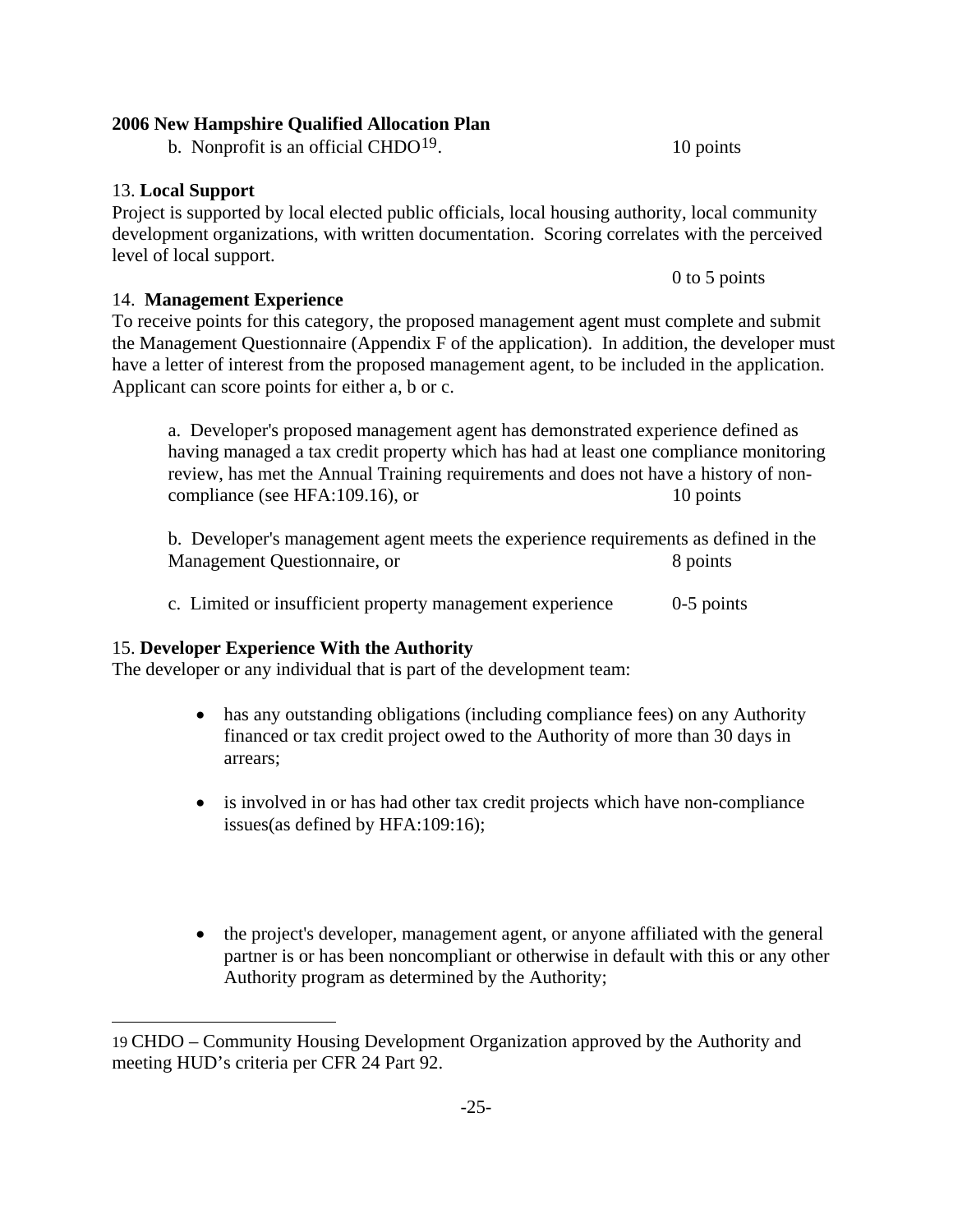has been awarded credits in the past that were subsequently returned or otherwise unused (unless with good cause).

Such determination will be made by the Authority in its sole discretion.

Minus 1 to Minus 20 points

# **HFA:109.08 POST RESERVATION PROCESSING**

### A. Commitment Phase

Within **120** days of notification of a Reservation of tax credits, or 30 days preceding the Allocation Phase deadline, whichever is sooner, the Applicant must complete all requirements listed in Appendix D, **Commitment Phase Requirements**.

The Authority may require additional information from third parties for this Phase, such as a market study or appraisal.<sup>[20](#page-29-0)</sup> Any third-party reports required by the Authority must generally be contracted by the Authority directly. Contractors for appraisals and market studies are chosen through a selective bid to pre-qualified contractors. The Authority will request payment from the

Applicant prior to the bid being awarded. Prompt payment is required and failure to do so may jeopardize successful completion by the deadline for Commitment Phase requirements. Projects that meet the requirements of the Commitment Phase will be eligible to apply for an allocation of tax credits. Commitment Phase requirement extensions will be granted at the sole discretion of the Authority. Project reconfigurations which result in reductions in project scoring are not permitted without the express written permission of the Authority. The tax credit Reservation may be rescinded at the sole discretion of the Authority for not meeting the Commitment Phase Requirements, or if the project scoring has been reduced.

Once a project has met the Commitment Phase requirements, a (LURA) will be prepared. The Applicant must provide proof that the signed document has been recorded at the County Registry of Deeds, and evidence that the LURA has precedence in the Land Records over any permanent financing or other liens (e.g. via title update) prior to receiving a Carryover or Final Allocation.

# B. Allocation Phase

j.

The **Allocation Phase** may consist of two parts, depending on when the project is placed in service. Projects not placed in service by the end of the calendar year in which the tax credits were reserved, must complete an Application for a Carryover Allocation and the requirements listed in Appendix E, **Carryover Allocation Requirements** by October 31<sup>st</sup> for first round

reservations, and December  $1<sup>st</sup>$  for second round (or later) reservations. Projects that satisfactorily complete the Carryover Allocation Requirements will be eligible to be issued a Carryover

<span id="page-29-0"></span>20 See also HFA:109.05O Professional Reports: Appraisal, Phase I, Market Study.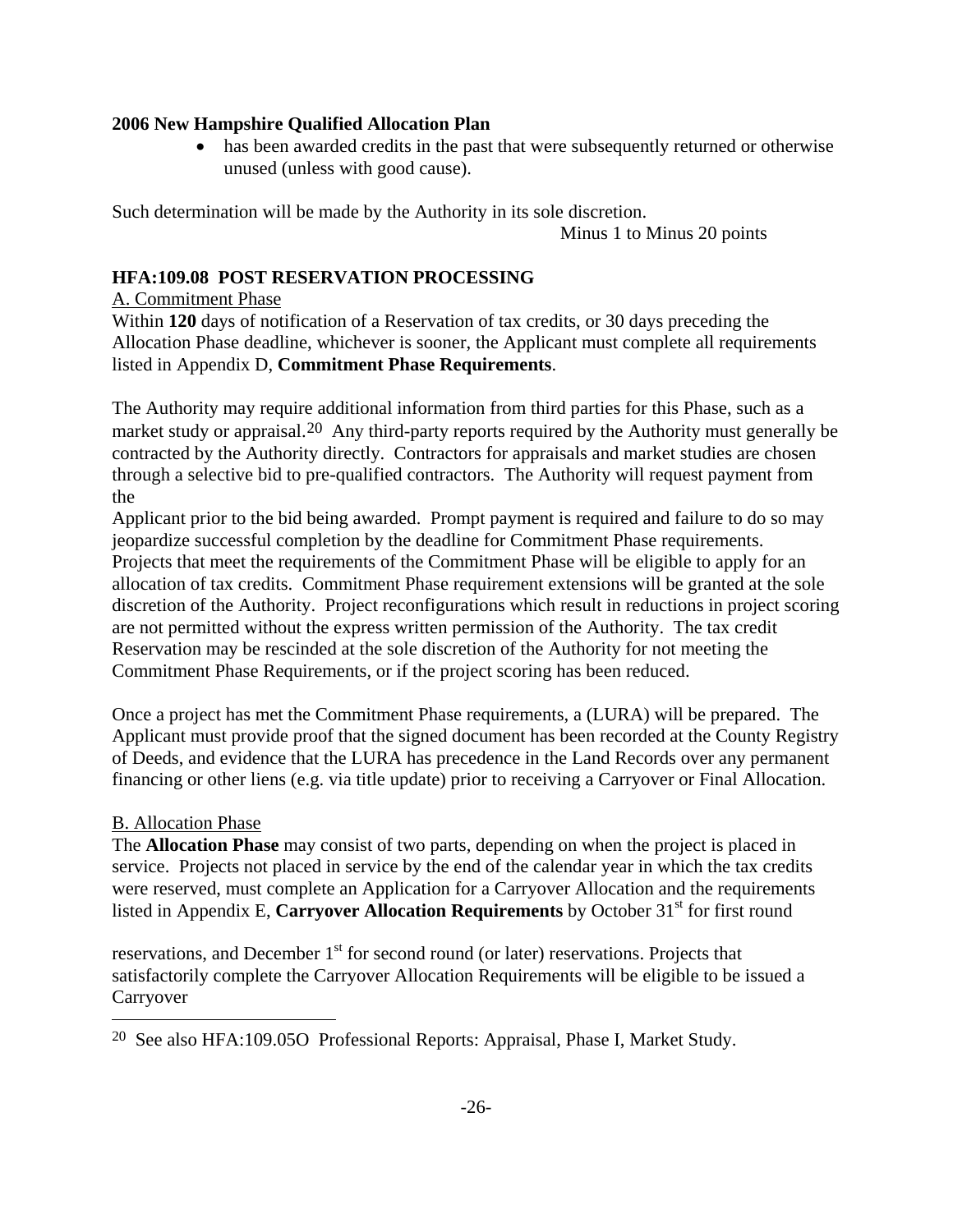Allocation Agreement. Projects that receive a Carryover Allocation must be placed in service by the end of the second calendar year following the year of the Carryover Allocation.

For projects placed in service by the end of the calendar year in which the tax credits were reserved or in which a Carryover Allocation was received in a previous year, the Applicant must complete an Application for Final Allocation with the required documentation listed in Appendix F, **Final Allocation Requirements** within 90 days of the placed in service date or December 1, whichever is earlier. Projects that satisfactorily complete the Final Allocation Requirements will be eligible to be issued the IRS Form 8609. Any Applicant with a tax credit Reservation that does not submit an Application for Carryover Allocation or Final Allocation by the appropriate date may lose its tax credit Reservation, at the sole discretion of the Authority.

At the time of application for allocation, the Applicant may make an election to establish the Gross Rent Floor. This election sets the minimum rents for the entire compliance period. Please see Appendix K for further explanation.

# C. Cost Certifications

Cost Certifications are required for both the carryover allocation (i.e. the 10% expenditure certification) and for a final allocation. The cost certifications must incorporate a professional CPA audit in accordance with auditing standards generally accepted in the United States of America, and meeting the standards of the Internal Revenue Code and Section 42 relating to a LIHTC cost certification. The line items used in the certification should correspond with the Authority's application spreadsheet. The certification must include sources as well as uses of funds. The 10% expenditure certification must be filed with the Authority by December  $1<sup>st</sup>$  for projects receiving allocations prior to July 1st, or within 60 days after the 6 month statutory deadline for projects receiving allocations after June  $30<sup>th</sup>$ .

# **HFA:109.09 PROJECTS FINANCED BY TAX-EXEMPT BONDS**

Projects financed with tax-exempt bonds may apply for "out-of-cap" tax credits apart from the state's annual tax credit ceiling and application/scoring process. In order to qualify, 50% of the eligible project basis must be financed with tax exempt bond proceeds. "Out-of-cap" project applicants must meet two general requirements in order to receive tax credits.

- The project must satisfy the requirements for allocation in accordance with the QAP, including the threshold requirements (HFA:109.07B), construction standards (HFA:109:05F), cost and fee limits (HFA:109.05J-L), the Extended Use Agreement (HFA:109.05P) and LURA (HFA:109.11).
- The issuer of the tax-exempt bonds must make a formal determination that the amount of tax credits allocated is no more than necessary to make the project feasible.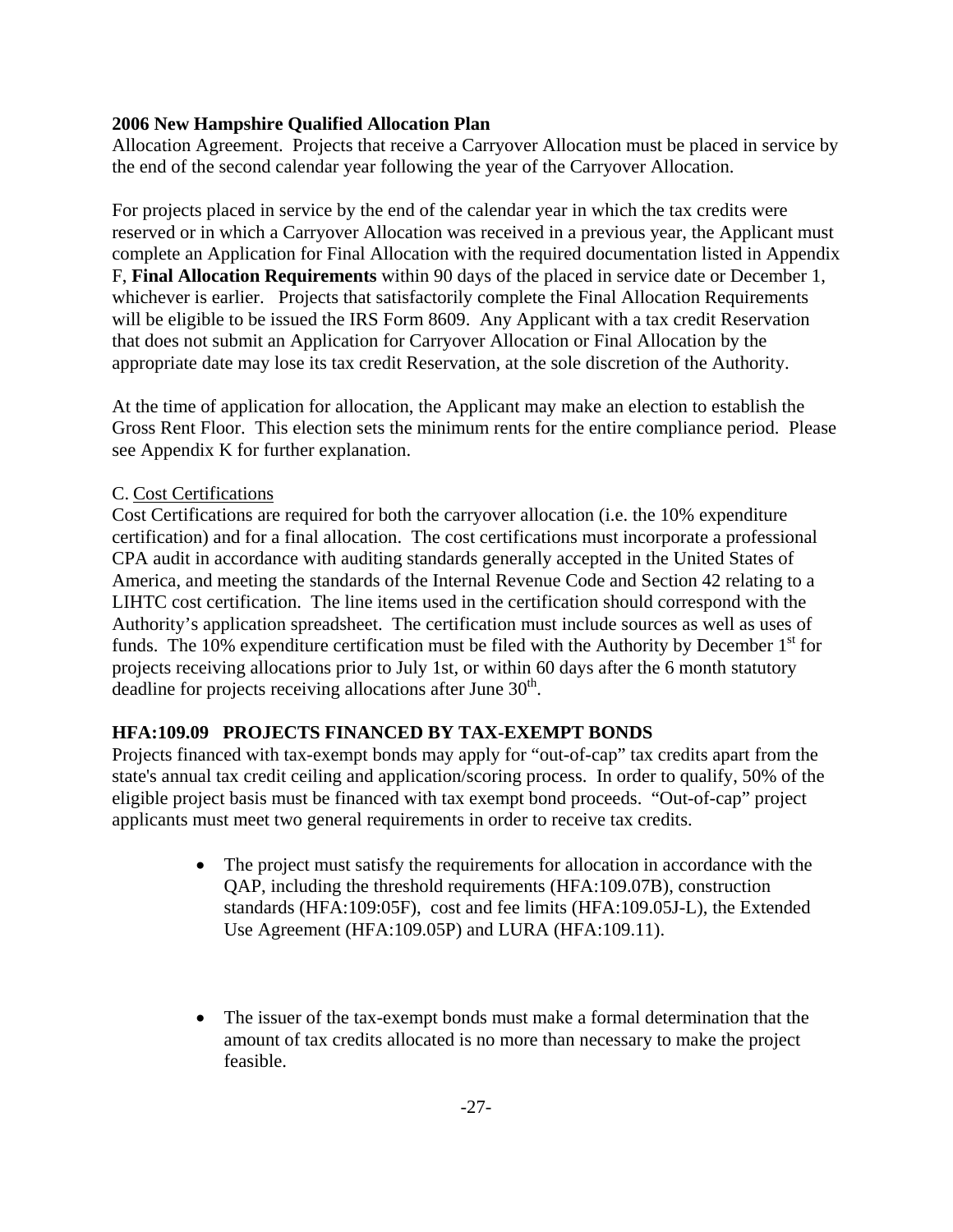Carryover Allocations are not required for projects financed with tax-exempt bonds. The Authority issues a "Determination Letter" stating the estimated amount of tax credits that the project is eligible for just prior to the bond closing transaction, assuming all other LIHTC program requirements have been or will be met.

Fees for tax exempt bond tax credits will be 7% of the anticipated tax credit dollar amount (regardless of sponsor type), with 2% payable prior to issuance of the Determination Letter, and 5% payable at application for IRS Form 8609. These fees are non-refundable.

Tax exempt bond funded projects must also pay the one-time compliance monitoring fee of \$500 per LIHTC unit prior to issuance of the IRS Form 8609. Tax exempt bond properties will be monitored for compliance (and pay any annual compliance monitoring fees) in the same manner as all other "in cap" LIHTC projects (see HFA:109.16).

### **HFA:109.10 PROJECTS FINANCED BY RURAL DEVELOPMENT (RD)**

Projects financed by Rural Development (RD, formerly the Farmers Home Administration, or FmHA) through the FmHA 515 program may have separate cost certification requirements imposed by the RD. Information regarding the project, including cost certifications, is shared in accordance with a signed Memorandum of Understanding between the RD and the Authority.

# **HFA:109.11 LAND USE RESTRICTION AGREEMENT**

Prior to issuance of the Carryover Allocation or at Final Allocation, whichever is earlier, the owner of the tax credit project must execute and record the Land Use Restriction Agreement (LURA). The LURA will be prepared by the Authority and may be modified periodically. Please contact the Authority if you do not have a prepared document at least 14 days prior to the deadline for Carryover or Final Allocation.

The LURA, at a minimum, will require conditions wherein the owner and the project must continually comply with IRC 42 and other applicable sections of the Internal Revenue Code of 1986, as amended, and the Treasury Regulations thereunder or under the Internal Revenue Code of 1954 as in effect on the date of enactment of the Code. The LURA shall remain in effect for the 99 year compliance period (unless the ROFR procedure is used –see HFA:109.05P Extended Use Agreement). Please consult IRC 42 or a tax specialist for more information.

The responsibility for complying with the requirements of the LURA, as well as complying with all other applicable requirements, rests solely with the owner of the project. Compliance with special election provisions represented in the initial application for tax credits, especially

provisions used as Scoring Criteria, will be included in the LURA and will be monitored on an annual basis. Owners who fail to maintain compliance with any provision of the LURA will be reported to the IRS by the Authority using the IRS Form 8823. In addition, the Authority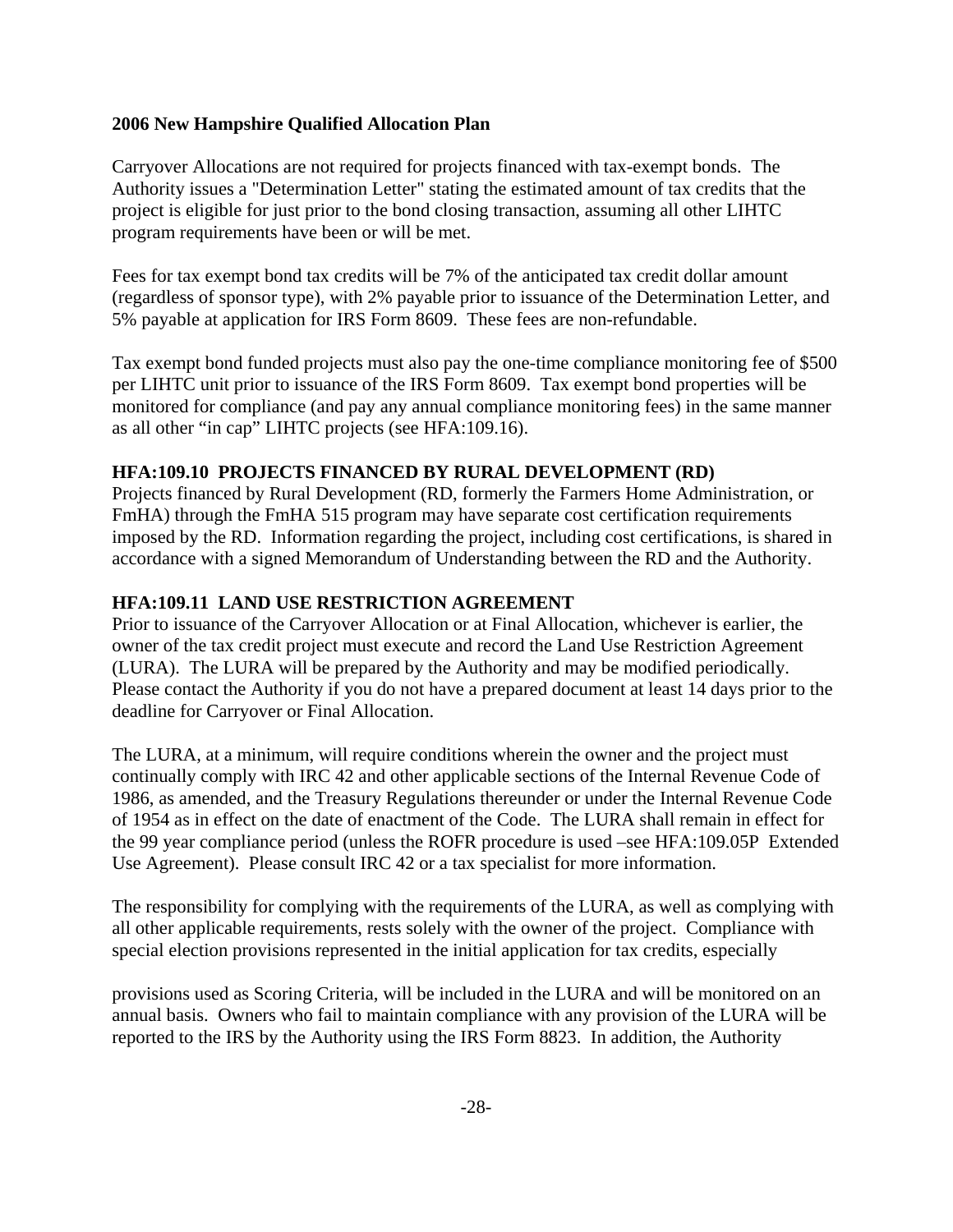reserves the right to replace the management company for chronic noncompliance as defined in HFA:109.16, including but not limited to an IRS 8823 filed three consecutive years for the management agent's direct failure to adhere to serious non-compliance with IRC 42 and/or failure to adhere to NHHFA's recommendation for correction or improvement.

### **HFA:109.12 APPEAL PROCESS**

Applicants may appeal the Authority's decision, solely with regard to their application, in any area covered by these program rules. Applicants must submit a written request for an appeal within 10 business days of notification that tax credits will not be awarded. Within another 10 business days the appellant must provide a copy of any written materials relevant to the appeal which are to be presented, if any, stating the specific reasons for the appeal, related evidence and the requested remedy. A hearing will be scheduled within 45 days of the initial appeal request by the Authority's Multi-Family Housing Committee, which will make a recommendation to the full Board.

# **HFA:109.13 WAIVER AUTHORITY**

The Authority reserves the right to waive each and any of these Program Rules (HFA:109) within the constraints of Section 42 and related federal rules and regulations. Applicants or potential applicants must submit a written request for a waiver. A hearing will be scheduled within 45 days of the initial waiver request by the Authority's Multi-Family Housing Committee. Upon a finding

of good cause, these waivers may be granted on a case-by-case basis at the discretion of the Authority's Board of Directors. A waiver of the rules can be initiated by the Board (i.e., not by an applicant). In this case, no hearing is necessary.

# **HFA:109.14 PUBLIC RECORDS**

Applicants should be aware that any information submitted as part of an LIHTC application will likely be considered public information under the New Hampshire Public Records law as soon as a reservation decision has been made by the Authority.

#### **HFA:109.15 WARRANT AND LIABILITY**

The Authority is charged with allocating no more tax credits to any given project than are required to make the project economically feasible. **This decision is made solely at the discretion of the Authority, but does not represent or warrant to any applicant, developer, partner, investor, lender or others that the project is feasible or risk free.**

The Authority's review of documents in connection with this QAP is for its own purposes. The Authority makes no representations to the applicant or anyone else as to compliance with the

Internal Revenue Code, Treasury regulations, or any other laws or regulations governing the LIHTC program.